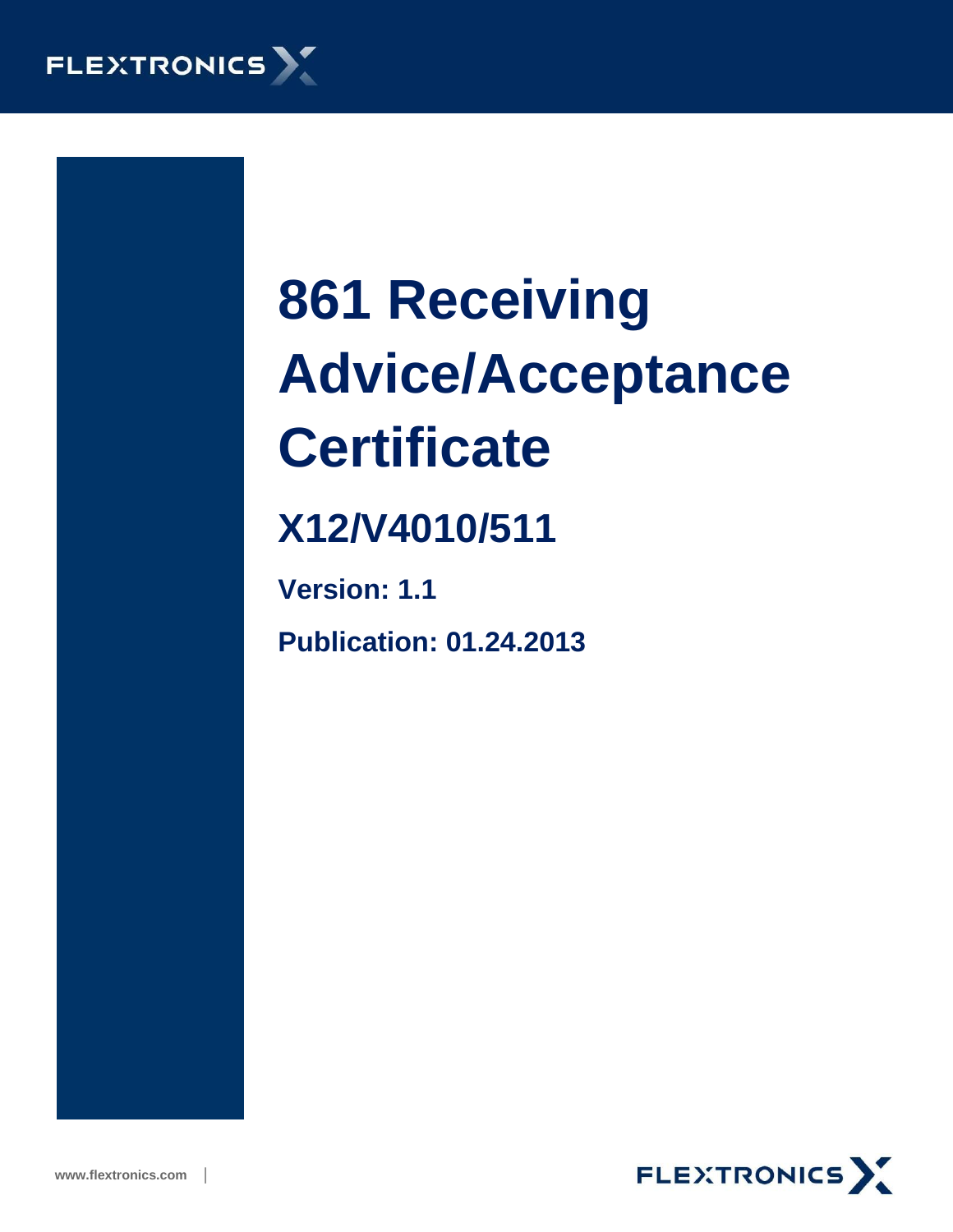| <b>Version</b><br><b>Number</b> | <b>Version Date</b> | <b>Description of Change</b> | <b>Reason of Change</b> | <b>Author</b> | <b>Change Reference</b> |
|---------------------------------|---------------------|------------------------------|-------------------------|---------------|-------------------------|
| 1.0                             | 01.24.2013          | Initial release              | Original Document       | Adrian Birau  | <b>All Sections</b>     |
| 1.1                             | 02.07.2013          | Add samples                  |                         | Adrian Birau  | Samples                 |
|                                 |                     |                              |                         |               |                         |
|                                 |                     |                              |                         |               |                         |
|                                 |                     |                              |                         |               |                         |
|                                 |                     |                              |                         |               |                         |
|                                 |                     |                              |                         |               |                         |
|                                 |                     |                              |                         |               |                         |
|                                 |                     |                              |                         |               |                         |
|                                 |                     |                              |                         |               |                         |
|                                 |                     |                              |                         |               |                         |

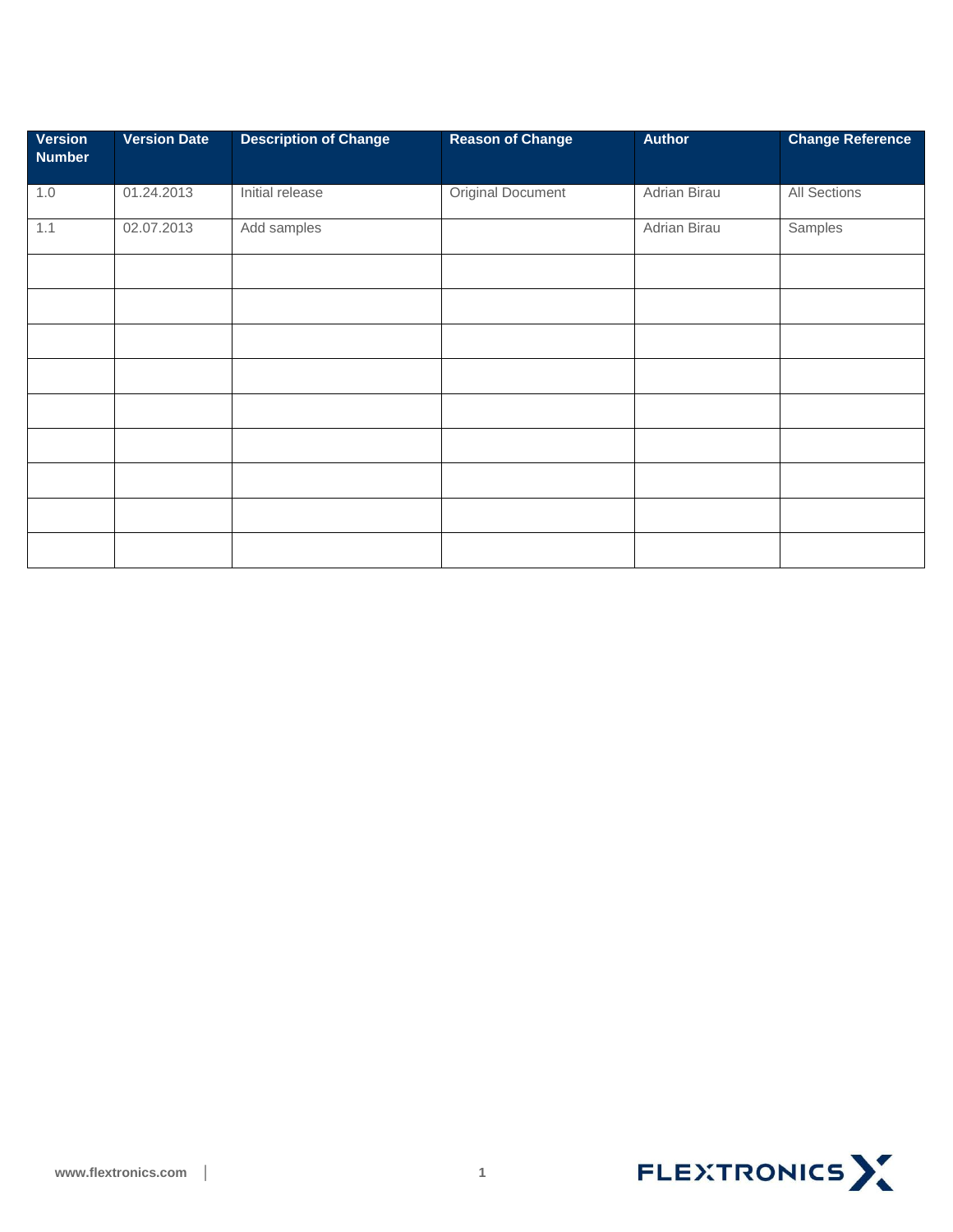# **Table of Contents**

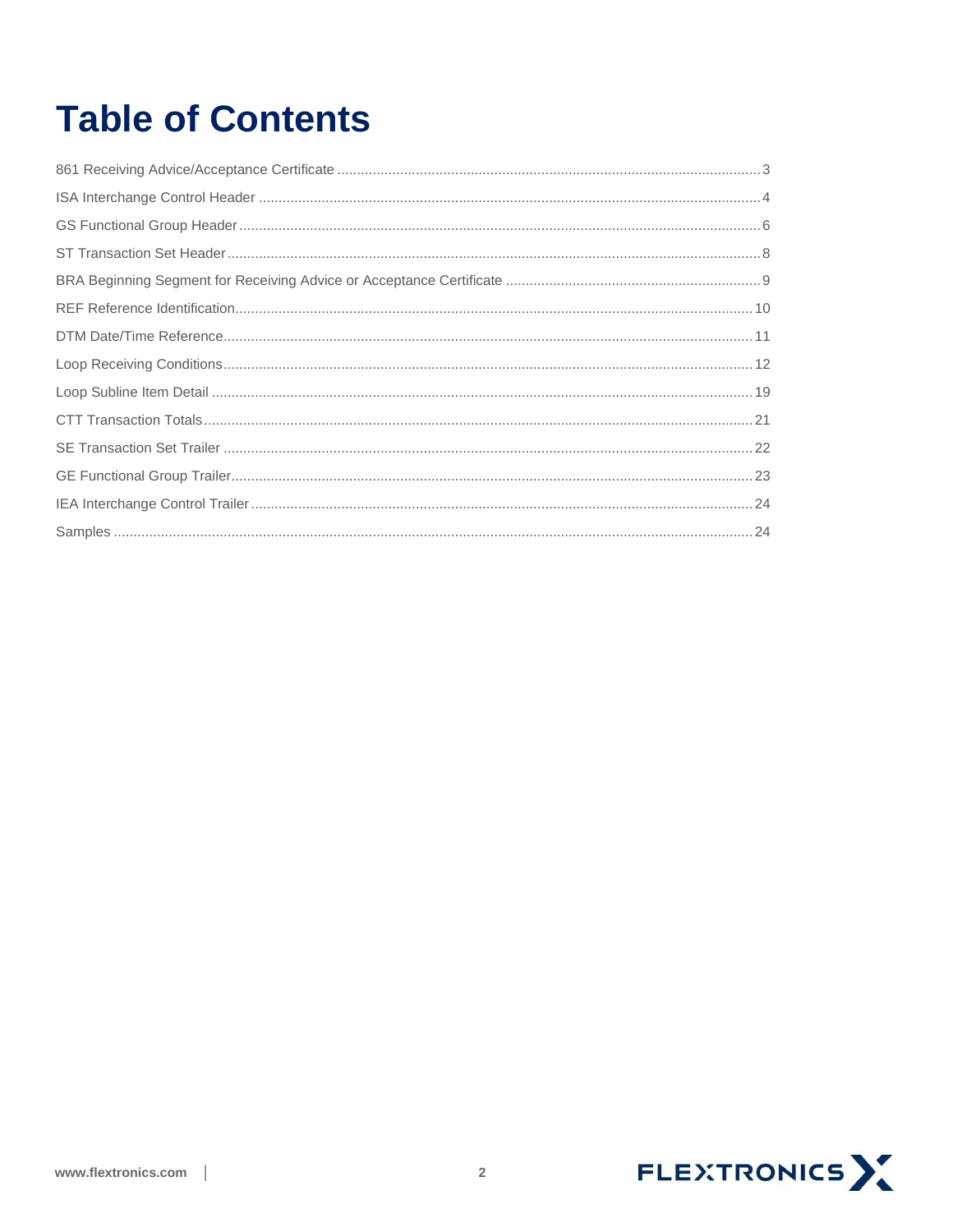# <span id="page-3-0"></span>**861 Receiving Advice/Acceptance Certificate**

Functional Group = **RC**

#### **Purpose:**

This Draft Standard for Trial Use contains the format and establishes the data contents of the Receiving Advice/Acceptance Certificate Transaction Set (861) for use within the context of an Electronic Data Interchange (EDI) environment. The transaction set can be used to provide for customary and established business and industry practice relative to the notification of receipt or formal acceptance of goods and services.

#### **Not Defined:**

| Pos                  | $\underline{\mathsf{Id}}$<br><b>ISA</b><br>GS        | <b>Segment Name</b><br>Interchange Control Header<br><b>Functional Group Header</b>   | Req<br>M<br>M        | <b>Max Use</b><br>1<br>1 | <b>Repeat</b> | <b>Notes</b> | <b>Usage</b><br>Must use<br>Must use |
|----------------------|------------------------------------------------------|---------------------------------------------------------------------------------------|----------------------|--------------------------|---------------|--------------|--------------------------------------|
| Heading:             |                                                      |                                                                                       |                      |                          |               |              |                                      |
| Pos                  | Id                                                   | <b>Segment Name</b>                                                                   | Req                  | <b>Max Use</b>           | <b>Repeat</b> | <b>Notes</b> | <b>Usage</b>                         |
| 010                  | <b>ST</b>                                            | <b>Transaction Set Header</b>                                                         | M                    | 1                        |               |              | Must use                             |
| 020                  | <b>BRA</b>                                           | Beginning Segment for<br>Receiving Advice or                                          | M                    | 1                        |               | N1/020       | Must use                             |
|                      |                                                      | Acceptance Certificate                                                                |                      |                          |               |              |                                      |
| 050                  | <b>REF</b>                                           | Reference Identification                                                              | $\circ$              | >1                       |               |              | Used                                 |
| 070                  | <b>DTM</b>                                           | Date/Time Reference                                                                   | M                    | 10                       |               |              | Must use                             |
| Detail:              |                                                      |                                                                                       |                      |                          |               |              |                                      |
| Pos                  | Id                                                   | <b>Segment Name</b>                                                                   | Reg                  | Max Use                  | Repeat        | <b>Notes</b> | <b>Usage</b>                         |
| <b>LOOP ID - RCD</b> |                                                      |                                                                                       |                      |                          | 200000        |              |                                      |
| 010                  | <b>RCD</b>                                           | <b>Receiving Conditions</b>                                                           | $\circ$              | 1                        |               |              | Used                                 |
| 020                  | SN <sub>1</sub>                                      | Item Detail (Shipment)                                                                | $\circ$              | 1                        |               |              | Used                                 |
| 040                  | <b>LIN</b>                                           | Item Identification                                                                   | $\circ$              | 100                      |               |              | Used                                 |
| 050                  | PID                                                  | Product/Item Description                                                              | $\circ$              | 1000                     |               |              | Used                                 |
| 070                  | <b>REF</b>                                           | Reference Identification                                                              | $\bigcirc$           | 12                       |               |              | Used                                 |
| 100                  | <b>PRF</b>                                           | Purchase Order Reference                                                              | $\circ$              | 25                       |               |              | Used                                 |
| <b>LOOP ID - SLN</b> |                                                      |                                                                                       |                      |                          | 100           |              |                                      |
| 190                  | <b>SLN</b>                                           | Subline Item Detail                                                                   | O                    | 1                        |               |              | Used                                 |
| Summary:             |                                                      |                                                                                       |                      |                          |               |              |                                      |
| <b>Pos</b>           | Id                                                   | <b>Segment Name</b>                                                                   | Req                  | <b>Max Use</b>           | Repeat        | <b>Notes</b> | <b>Usage</b>                         |
| 010                  | <b>CTT</b>                                           | <b>Transaction Totals</b>                                                             | $\Omega$             | 1                        |               | N3/010       | Used                                 |
| 020                  | <b>SE</b>                                            | <b>Transaction Set Trailer</b>                                                        | M                    | 1                        |               |              | Must use                             |
|                      |                                                      |                                                                                       |                      |                          |               |              |                                      |
| <b>Not Defined:</b>  |                                                      |                                                                                       |                      |                          |               |              |                                      |
| <u>Pos</u>           | $\underline{\mathsf{Id}}$<br><b>GE</b><br><b>IEA</b> | <b>Segment Name</b><br><b>Functional Group Trailer</b><br>Interchange Control Trailer | <b>Req</b><br>M<br>M | <b>Max Use</b><br>1<br>1 | <b>Repeat</b> | <b>Notes</b> | <b>Usage</b><br>Must use<br>Must use |

#### **Notes:**

1/020 This transaction set is a Receiving Advice unless BRA04 contains a value of "8". When BRA04 contains a value of "8", the transaction set is an Acceptance Certificate and the units received is the units accepted. 3/010 The number of line items (CTT01) is the accumulation of the number of RCD segments. If used, hash total (CTT02) is the sum of the value of quantities received (RCD02) for each RCD segment.

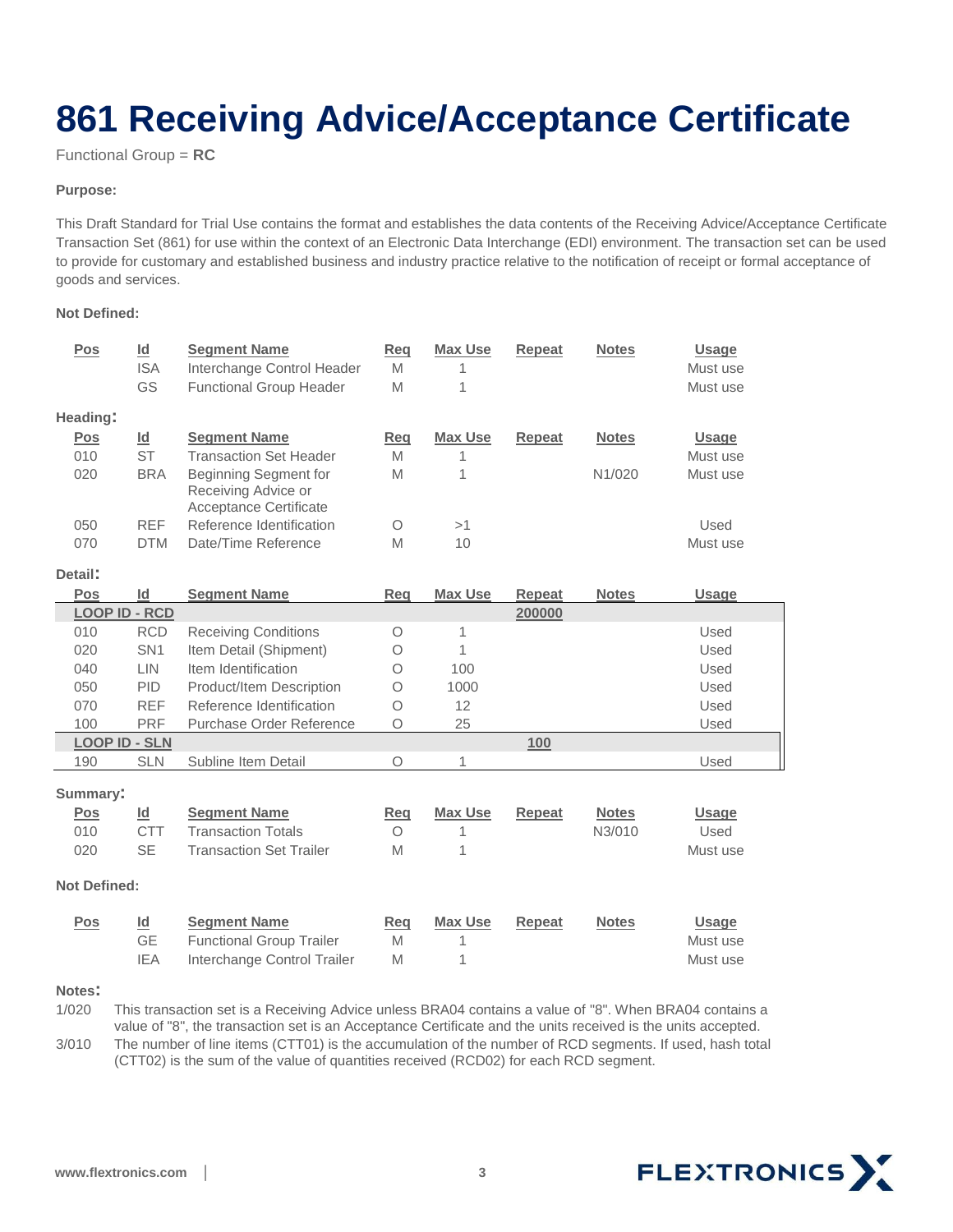# <span id="page-4-0"></span>**ISA Interchange Control Header**

**User Option (Usage):** 

Must use

#### **Purpose:**

To start and identify an interchange of zero or more functional groups and interchange-related control segments

#### **Element Summary:**

| Ref<br>ISA01      | Id<br>101 | <b>Element Name</b><br><b>Authorization Information Qualifier</b>                                                                                                                                                                         | Req<br>M | <b>Type</b><br>ID | Min/Max<br>2/2 | <b>Usage</b><br>Must use |  |
|-------------------|-----------|-------------------------------------------------------------------------------------------------------------------------------------------------------------------------------------------------------------------------------------------|----------|-------------------|----------------|--------------------------|--|
|                   |           | Description: Code to identify the type of information in the Authorization Information<br>All valid standard codes are used. (Total Codes: 7)                                                                                             |          |                   |                |                          |  |
| ISA02             | 102       | <b>Authorization Information</b>                                                                                                                                                                                                          | M        | ΑN                | 10/10          | Must use                 |  |
|                   |           | Description: Information used for additional identification or authorization of the interchange<br>sender or the data in the interchange; the type of information is set by the Authorization<br>Information Qualifier (I01)              |          |                   |                |                          |  |
| ISA03             | 103       | <b>Security Information Qualifier</b>                                                                                                                                                                                                     | M        | ID                | 2/2            | Must use                 |  |
|                   |           | Description: Code to identify the type of information in the Security Information<br>All valid standard codes are used. (Total Codes: 2)                                                                                                  |          |                   |                |                          |  |
| ISA04             | 104       | <b>Security Information</b>                                                                                                                                                                                                               | M        | AN.               | 10/10          | Must use                 |  |
|                   |           | <b>Description:</b> This is used for identifying the security information about the interchange<br>sender or the data in the interchange; the type of information is set by the Security<br>Information Qualifier (103)                   |          |                   |                |                          |  |
| ISA05             | 105       | Interchange ID Qualifier                                                                                                                                                                                                                  | M        | ID                | 2/2            | Must use                 |  |
|                   |           | Description: Qualifier to designate the system/method of code structure used to designate<br>the sender or receiver ID element being qualified<br>All valid standard codes are used. (Total Codes: 38)                                    |          |                   |                |                          |  |
| ISA06             | 106       | <b>Interchange Sender ID</b>                                                                                                                                                                                                              | M        | AN.               | 15/15          | Must use                 |  |
|                   |           | <b>Description:</b> Identification code published by the sender for other parties to use as the<br>receiver ID to route data to them; the sender always codes this value in the sender ID<br>element                                      |          |                   |                |                          |  |
| ISA07             | 105       | <b>Interchange ID Qualifier</b>                                                                                                                                                                                                           | M        | ID                | 2/2            | Must use                 |  |
|                   |           | <b>Description:</b> Qualifier to designate the system/method of code structure used to designate<br>the sender or receiver ID element being qualified<br>All valid standard codes are used. (Total Codes: 38)                             |          |                   |                |                          |  |
| ISA08             | 107       | <b>Interchange Receiver ID</b>                                                                                                                                                                                                            | M        | AN                | 15/15          | Must use                 |  |
|                   |           | <b>Description:</b> Identification code published by the receiver of the data; When sending, it is<br>used by the sender as their sending ID, thus other parties sending to them will use this as a<br>receiving ID to route data to them |          |                   |                |                          |  |
| ISA09             | 108       | <b>Interchange Date</b>                                                                                                                                                                                                                   | M        | DT                | 6/6            | Must use                 |  |
|                   |           | <b>Description:</b> Date of the interchange                                                                                                                                                                                               |          |                   |                |                          |  |
| ISA <sub>10</sub> | 109       | <b>Interchange Time</b>                                                                                                                                                                                                                   | M        | TM                | 4/4            | Must use                 |  |
|                   |           | Description: Time of the interchange                                                                                                                                                                                                      |          |                   |                |                          |  |
| ISA <sub>11</sub> | 110       | <b>Interchange Control Standards Identifier</b>                                                                                                                                                                                           | M        | ID                | 1/1            | Must use                 |  |

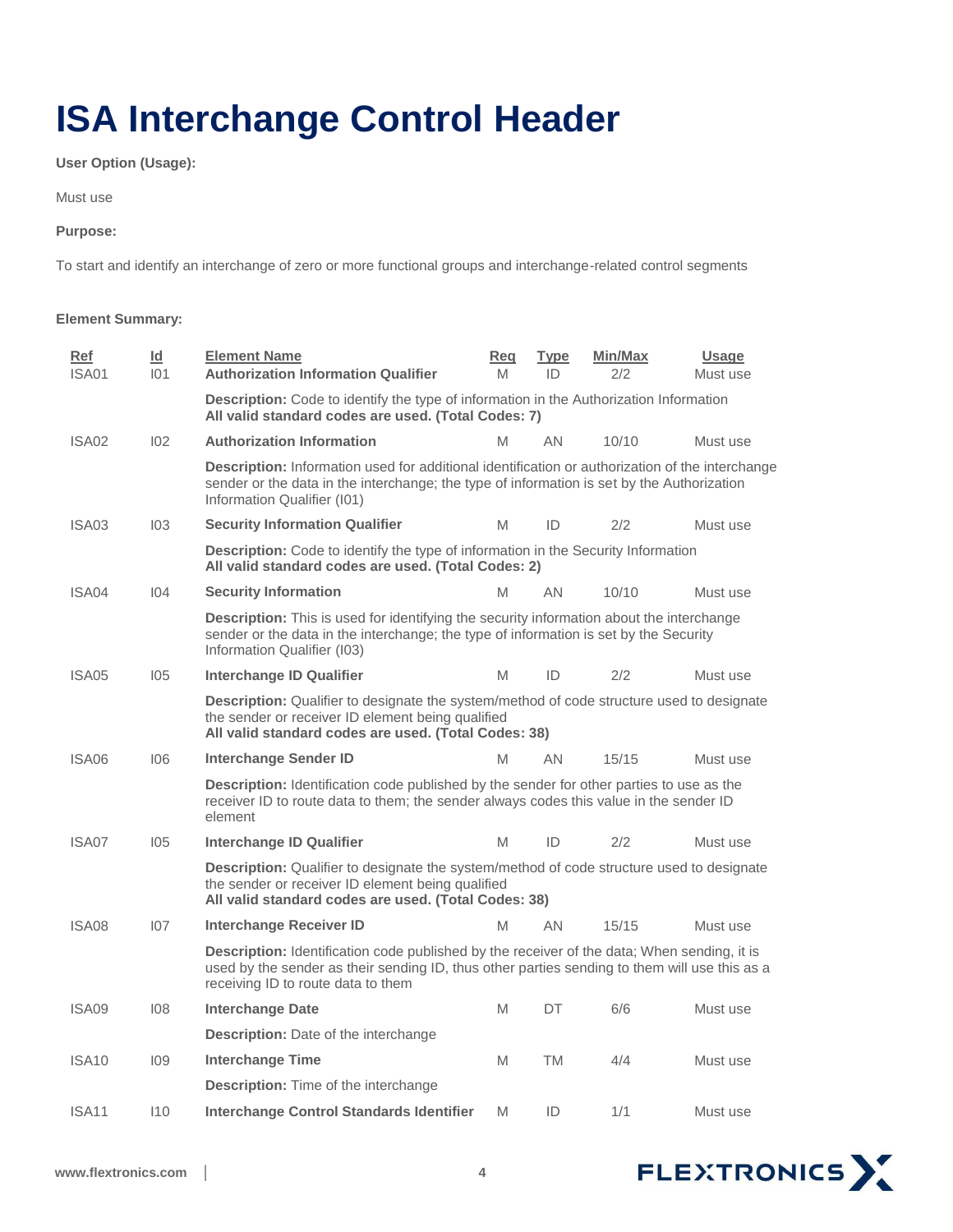|                                                                                                                                                   |     | <b>Description:</b> Code to identify the agency responsible for the control standard used by the<br>message that is enclosed by the interchange header and trailer<br>All valid standard codes are used. (Total Codes: 1)                                                                 |                                                                                                                                                    |                |     |          |  |  |  |
|---------------------------------------------------------------------------------------------------------------------------------------------------|-----|-------------------------------------------------------------------------------------------------------------------------------------------------------------------------------------------------------------------------------------------------------------------------------------------|----------------------------------------------------------------------------------------------------------------------------------------------------|----------------|-----|----------|--|--|--|
| ISA <sub>12</sub>                                                                                                                                 | 111 | <b>Interchange Control Version Number</b>                                                                                                                                                                                                                                                 | M                                                                                                                                                  | ID             | 5/5 | Must use |  |  |  |
|                                                                                                                                                   |     |                                                                                                                                                                                                                                                                                           | <b>Description:</b> Code specifying the version number of the interchange control segments<br>All valid standard codes are used. (Total Codes: 14) |                |     |          |  |  |  |
| ISA <sub>13</sub>                                                                                                                                 | 112 | <b>Interchange Control Number</b>                                                                                                                                                                                                                                                         | M                                                                                                                                                  | N <sub>0</sub> | 9/9 | Must use |  |  |  |
|                                                                                                                                                   |     | <b>Description:</b> A control number assigned by the interchange sender                                                                                                                                                                                                                   |                                                                                                                                                    |                |     |          |  |  |  |
| ISA <sub>14</sub>                                                                                                                                 | 113 | <b>Acknowledgment Requested</b>                                                                                                                                                                                                                                                           | M                                                                                                                                                  | ID             | 1/1 | Must use |  |  |  |
| <b>Description:</b> Code sent by the sender to request an interchange acknowledgment (TA1)<br>All valid standard codes are used. (Total Codes: 2) |     |                                                                                                                                                                                                                                                                                           |                                                                                                                                                    |                |     |          |  |  |  |
| ISA <sub>15</sub>                                                                                                                                 | 14  | <b>Usage Indicator</b>                                                                                                                                                                                                                                                                    | M                                                                                                                                                  | ID             | 1/1 | Must use |  |  |  |
|                                                                                                                                                   |     | <b>Description:</b> Code to indicate whether data enclosed by this interchange envelope is test,<br>production or information<br>All valid standard codes are used. (Total Codes: 3)                                                                                                      |                                                                                                                                                    |                |     |          |  |  |  |
| ISA <sub>16</sub>                                                                                                                                 | 115 | <b>Component Element Separator</b>                                                                                                                                                                                                                                                        | M                                                                                                                                                  |                | 1/1 | Must use |  |  |  |
|                                                                                                                                                   |     | <b>Description:</b> Type is not applicable; the component element separator is a delimiter and not<br>a data element; this field provides the delimiter used to separate component data elements<br>within a composite data structure; this value must be different than the data element |                                                                                                                                                    |                |     |          |  |  |  |

separator and the segment terminator

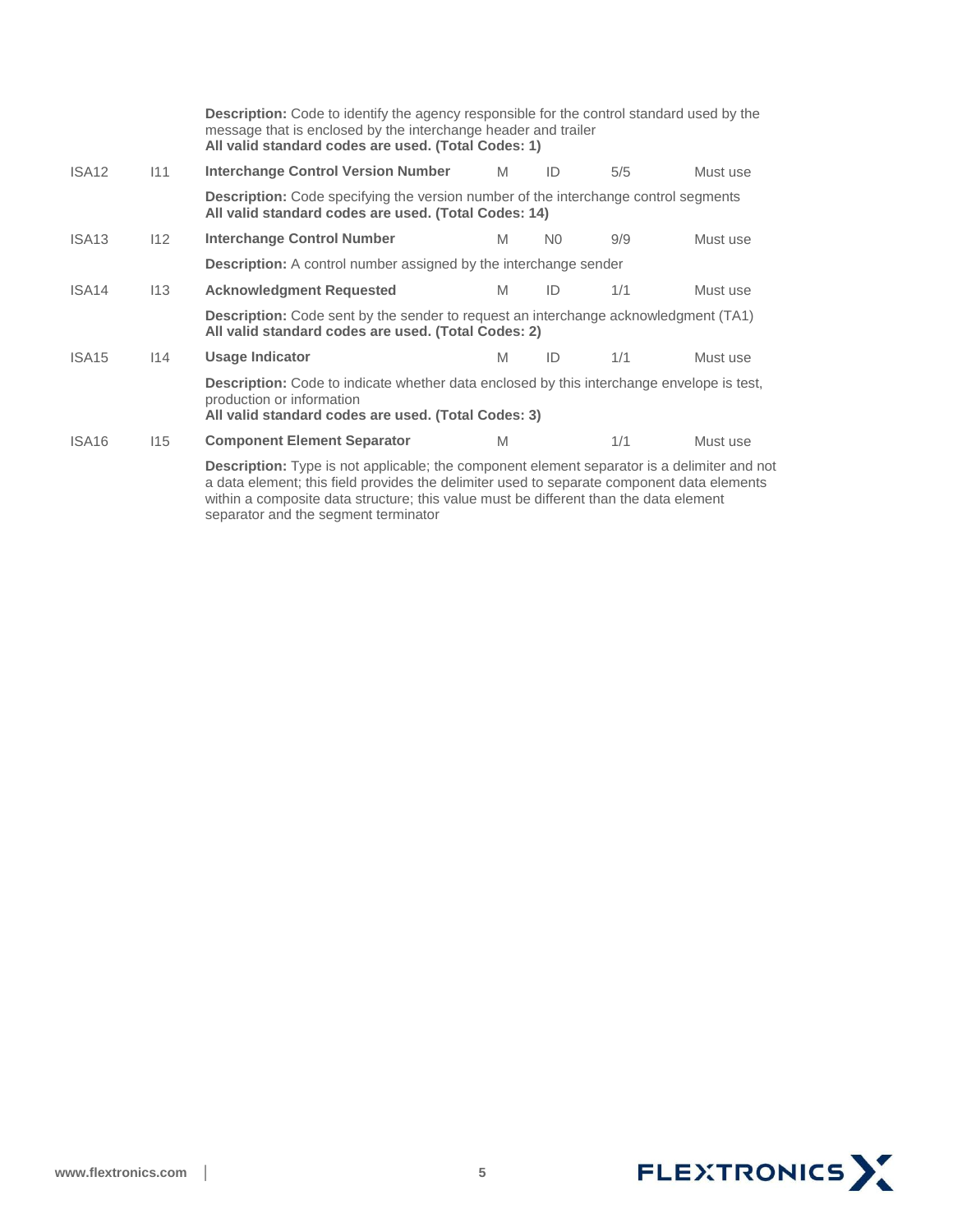### <span id="page-6-0"></span>**GS Functional Group Header**

**User Option (Usage):**

Must use

#### **Purpose:**

To indicate the beginning of a functional group and to provide control information

| <b>Element Summary:</b> |                                                                                                                                                                                                                                                                                                                                                                                                                                                                                                                      |                                                                                                                                                                                                                                                                                                                           |                                                                                                                                                                              |          |                |                |                          |
|-------------------------|----------------------------------------------------------------------------------------------------------------------------------------------------------------------------------------------------------------------------------------------------------------------------------------------------------------------------------------------------------------------------------------------------------------------------------------------------------------------------------------------------------------------|---------------------------------------------------------------------------------------------------------------------------------------------------------------------------------------------------------------------------------------------------------------------------------------------------------------------------|------------------------------------------------------------------------------------------------------------------------------------------------------------------------------|----------|----------------|----------------|--------------------------|
| Ref<br><b>GS01</b>      | ld.<br>479                                                                                                                                                                                                                                                                                                                                                                                                                                                                                                           | <b>Element Name</b>                                                                                                                                                                                                                                                                                                       | <b>Functional Identifier Code</b>                                                                                                                                            | Rea<br>M | Type<br>ID     | Min/Max<br>2/2 | <b>Usage</b><br>Must use |
|                         |                                                                                                                                                                                                                                                                                                                                                                                                                                                                                                                      |                                                                                                                                                                                                                                                                                                                           | <b>Description:</b> Code identifying a group of application related transaction sets                                                                                         |          |                |                |                          |
|                         |                                                                                                                                                                                                                                                                                                                                                                                                                                                                                                                      | Code                                                                                                                                                                                                                                                                                                                      | CodeList Summary (Total Codes: 240, Included: 1)<br><b>Name</b>                                                                                                              |          |                |                |                          |
|                         |                                                                                                                                                                                                                                                                                                                                                                                                                                                                                                                      | RC.                                                                                                                                                                                                                                                                                                                       | Receiving Advice/Acceptance Certificate (861)                                                                                                                                |          |                |                |                          |
| GS02                    | 142                                                                                                                                                                                                                                                                                                                                                                                                                                                                                                                  |                                                                                                                                                                                                                                                                                                                           | <b>Application Sender's Code</b>                                                                                                                                             | M        | AN             | 2/15           | Must use                 |
|                         |                                                                                                                                                                                                                                                                                                                                                                                                                                                                                                                      | partners                                                                                                                                                                                                                                                                                                                  | <b>Description:</b> Code identifying party sending transmission; codes agreed to by trading                                                                                  |          |                |                |                          |
| GS03                    | 124                                                                                                                                                                                                                                                                                                                                                                                                                                                                                                                  |                                                                                                                                                                                                                                                                                                                           | <b>Application Receiver's Code</b>                                                                                                                                           | M        | AN             | 2/15           | Must use                 |
|                         |                                                                                                                                                                                                                                                                                                                                                                                                                                                                                                                      | partners                                                                                                                                                                                                                                                                                                                  | <b>Description:</b> Code identifying party receiving transmission; codes agreed to by trading                                                                                |          |                |                |                          |
| GS04                    | 373                                                                                                                                                                                                                                                                                                                                                                                                                                                                                                                  | Date                                                                                                                                                                                                                                                                                                                      |                                                                                                                                                                              | M        | DT             | 8/8            | Must use                 |
|                         |                                                                                                                                                                                                                                                                                                                                                                                                                                                                                                                      |                                                                                                                                                                                                                                                                                                                           | Description: Date expressed as CCYYMMDD                                                                                                                                      |          |                |                |                          |
| GS05                    | 337                                                                                                                                                                                                                                                                                                                                                                                                                                                                                                                  | <b>Time</b>                                                                                                                                                                                                                                                                                                               |                                                                                                                                                                              | M        | TM             | 4/8            | Must use                 |
|                         |                                                                                                                                                                                                                                                                                                                                                                                                                                                                                                                      | Description: Time expressed in 24-hour clock time as follows: HHMM, or HHMMSS, or<br>HHMMSSD, or HHMMSSDD, where $H =$ hours (00-23), $M =$ minutes (00-59), S = integer<br>seconds (00-59) and $DD =$ decimal seconds; decimal seconds are expressed as follows: $D =$<br>tenths $(0-9)$ and $DD =$ hundredths $(00-99)$ |                                                                                                                                                                              |          |                |                |                          |
| GS06                    | 28                                                                                                                                                                                                                                                                                                                                                                                                                                                                                                                   |                                                                                                                                                                                                                                                                                                                           | <b>Group Control Number</b>                                                                                                                                                  | M        | N <sub>0</sub> | 1/9            | Must use                 |
|                         |                                                                                                                                                                                                                                                                                                                                                                                                                                                                                                                      |                                                                                                                                                                                                                                                                                                                           | Description: Assigned number originated and maintained by the sender                                                                                                         |          |                |                |                          |
| GS07                    | 455                                                                                                                                                                                                                                                                                                                                                                                                                                                                                                                  |                                                                                                                                                                                                                                                                                                                           | <b>Responsible Agency Code</b>                                                                                                                                               | M        | ID             | 1/2            | Must use                 |
|                         |                                                                                                                                                                                                                                                                                                                                                                                                                                                                                                                      | with Data Element 480                                                                                                                                                                                                                                                                                                     | Description: Code identifying the issuer of the standard; this code is used in conjunction<br>All valid standard codes are used. (Total Codes: 2)                            |          |                |                |                          |
| GS08                    | 480                                                                                                                                                                                                                                                                                                                                                                                                                                                                                                                  | Code                                                                                                                                                                                                                                                                                                                      | Version / Release / Industry Identifier                                                                                                                                      | M        | AN             | 1/12           | Must use                 |
|                         | <b>Description:</b> Code indicating the version, release, subrelease, and industry identifier of the<br>EDI standard being used, including the GS and GE segments; if code in DE455 in GS<br>segment is X, then in DE 480 positions 1-3 are the version number; positions 4-6 are the<br>release and subrelease, level of the version; and positions 7-12 are the industry or trade<br>association identifiers (optionally assigned by user); if code in DE455 in GS segment is T,<br>then other formats are allowed |                                                                                                                                                                                                                                                                                                                           |                                                                                                                                                                              |          |                |                |                          |
|                         |                                                                                                                                                                                                                                                                                                                                                                                                                                                                                                                      | Code<br>004010                                                                                                                                                                                                                                                                                                            | <b>CodeList Summary</b> (Total Codes: 39, Included: 1)<br><b>Name</b><br>Draft Standards Approved for Publication by ASC X12 Procedures Review<br>Board through October 1997 |          |                |                |                          |

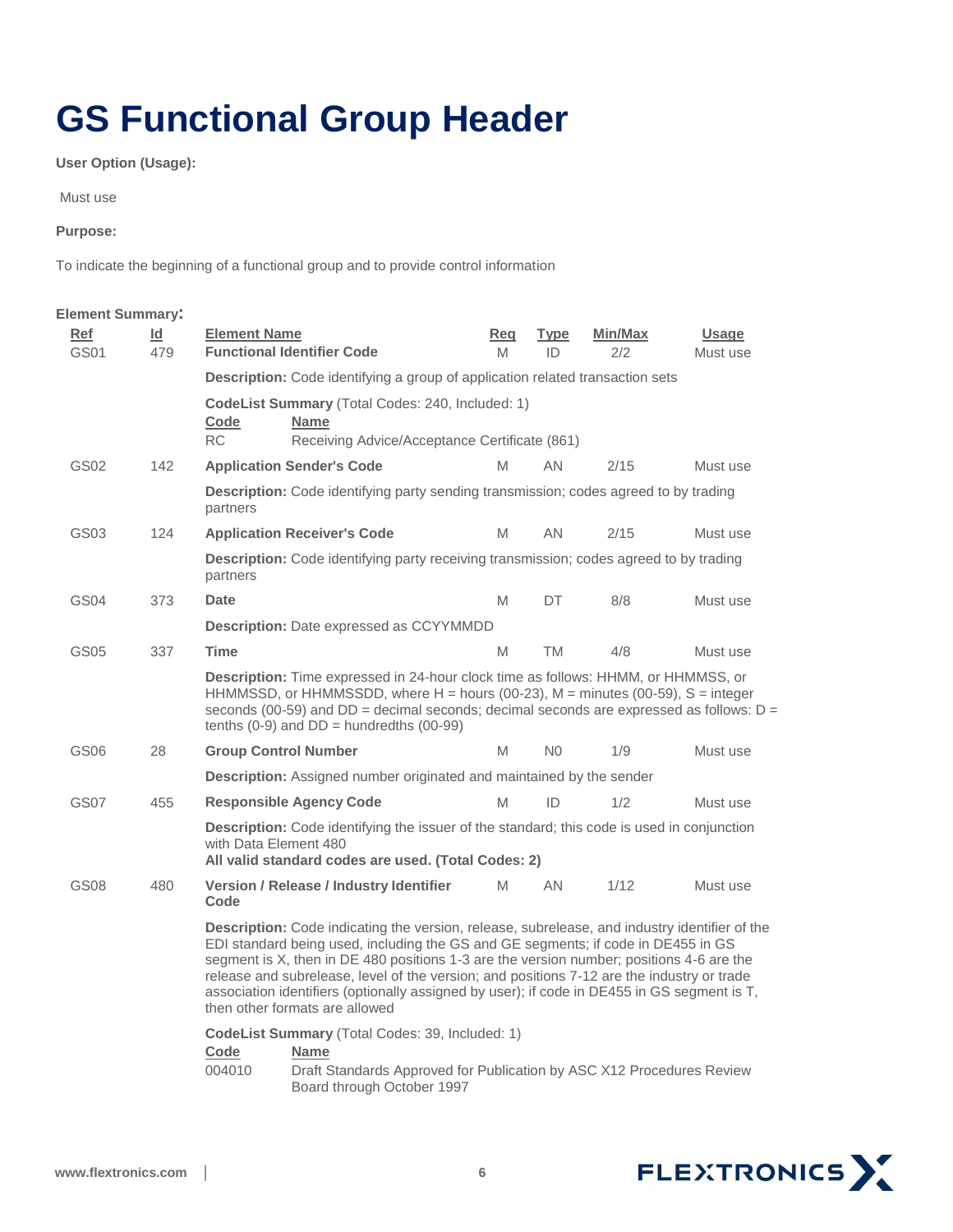#### **Semantics:**

- 1. GS04 is the group date.
- 2. GS05 is the group time.
- 3. The data interchange control number GS06 in this header must be identical to the same data element in the associated functional group trailer, GE02.

#### **Comments:**

1.A functional group of related transaction sets, within the scope of X12 standards, consists of a collection of similar transaction sets enclosed by a functional group header and a functional group trailer.

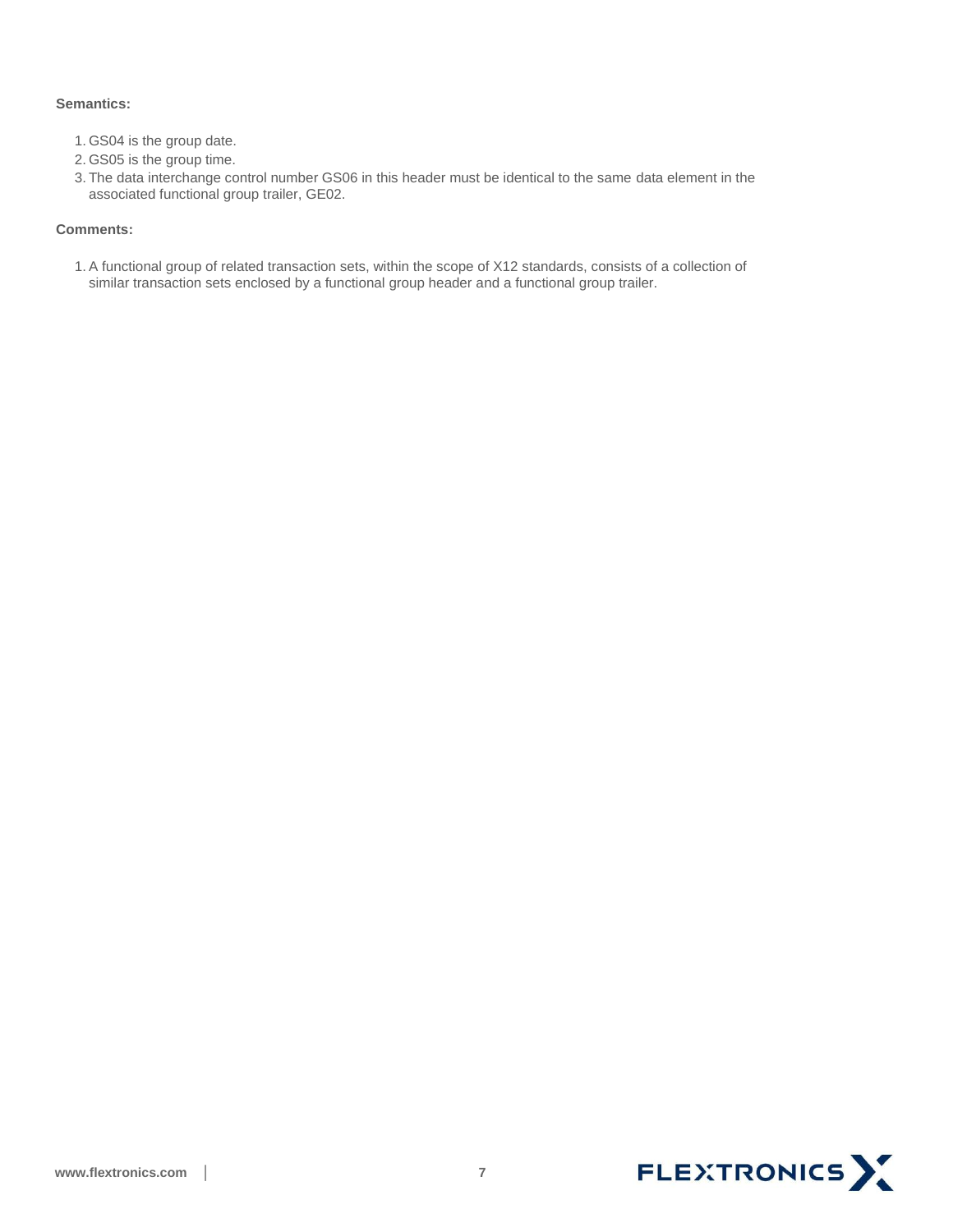# <span id="page-8-0"></span>**ST Transaction Set Header**

**User Option (Usage):** 

Must use

#### **Purpose:**

To indicate the start of a transaction set and to assign a control number

#### **Element Summary:**

| Ref              | Id  | <b>Element Name</b>                                                                                                                                                | Reg | <b>Type</b> | <b>Min/Max</b> | <b>Usage</b> |
|------------------|-----|--------------------------------------------------------------------------------------------------------------------------------------------------------------------|-----|-------------|----------------|--------------|
| ST <sub>01</sub> | 143 | <b>Transaction Set Identifier Code</b>                                                                                                                             | M   | ID          | 3/3            | Must use     |
|                  |     | <b>Description:</b> Code uniquely identifying a Transaction Set<br>All valid standard codes are used. (Total Codes: 298)                                           |     |             |                |              |
| ST <sub>02</sub> | 329 | <b>Transaction Set Control Number</b>                                                                                                                              | M   | AN          | 4/9            | Must use     |
|                  |     | <b>Description:</b> Identifying control number that must be unique within the transaction set<br>functional group assigned by the originator for a transaction set |     |             |                |              |

#### **Semantics:**

1. The transaction set identifier (ST01) used by the translation routines of the interchange partners to select the appropriate transaction set definition (e.g., 810 selects the Invoice Transaction Set).

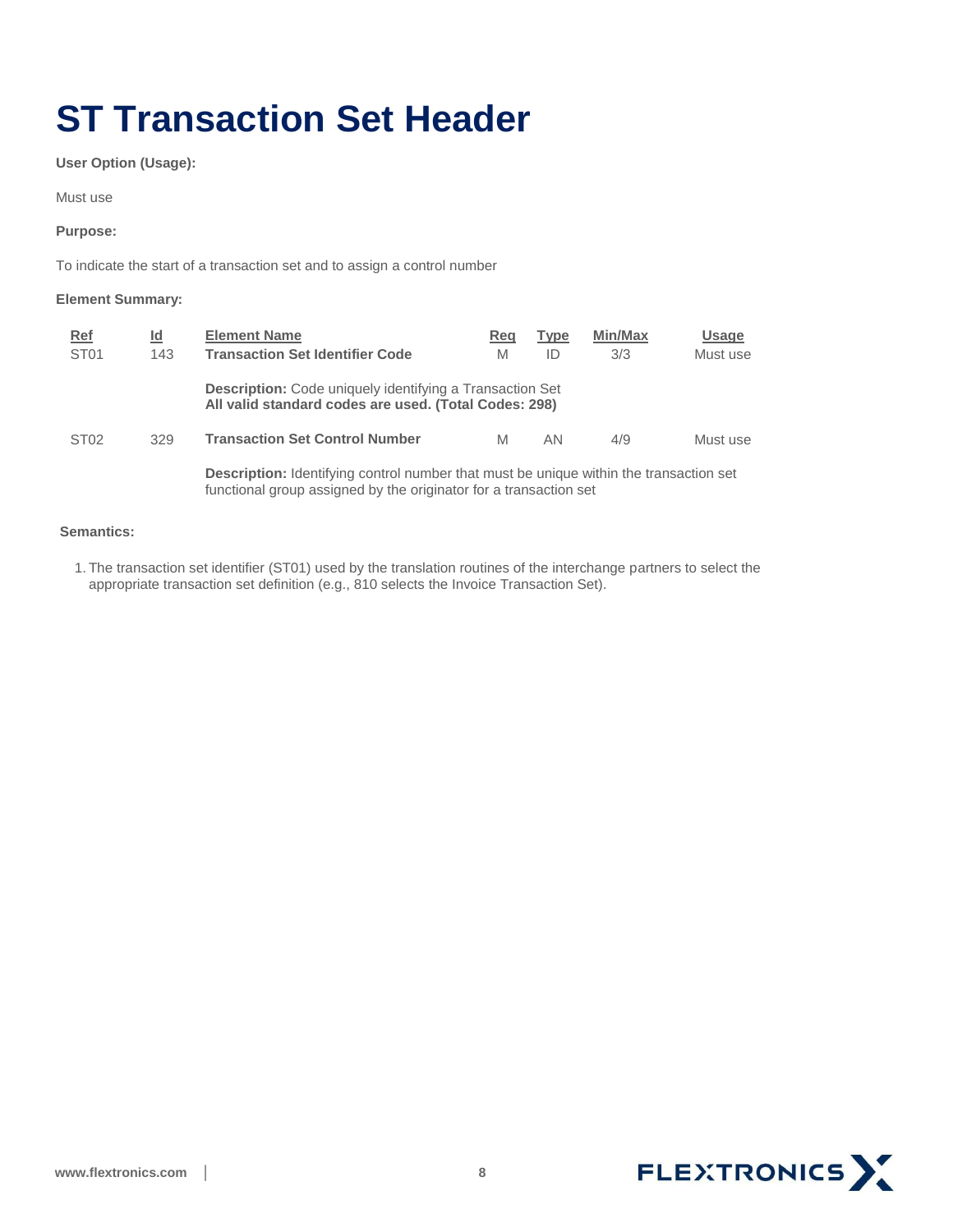# <span id="page-9-0"></span>**BRA Beginning Segment for Receiving Advice or Acceptance Certificate**

#### **User Option (Usage):**

Must use

#### **Purpose:**

To indicate the beginning of a Receiving Advice or Acceptance Certificate Transaction Set and transmit an identifying number, date, and time

| <b>Element Summary:</b><br>Ref<br>BRA01 | $\underline{\mathsf{Id}}$<br>127 | <b>Element Name</b><br><b>Reference Identification</b>                                                                                             | <u>Req</u><br>M | <b>Type</b><br>AN | Min/Max<br>1/30 | <b>Usage</b><br>Must use |  |  |
|-----------------------------------------|----------------------------------|----------------------------------------------------------------------------------------------------------------------------------------------------|-----------------|-------------------|-----------------|--------------------------|--|--|
|                                         |                                  | <b>Description:</b> Reference information as defined for a particular Transaction Set or as<br>specified by the Reference Identification Qualifier |                 |                   |                 |                          |  |  |
| BRA02                                   | 373                              | Date                                                                                                                                               | M               | DT                | 8/8             | Must use                 |  |  |
|                                         |                                  | <b>Description: Date expressed as CCYYMMDD</b>                                                                                                     |                 |                   |                 |                          |  |  |
| BRA03                                   | 353                              | <b>Transaction Set Purpose Code</b>                                                                                                                | M               | ID                | 2/2             | Must use                 |  |  |
|                                         |                                  | <b>Description:</b> Code identifying purpose of transaction set                                                                                    |                 |                   |                 |                          |  |  |
|                                         |                                  | CodeList Summary (Total Codes: 65, Included: 1)<br>Code<br><b>Name</b><br>Original<br>$00\,$                                                       |                 |                   |                 |                          |  |  |
| BRA04                                   | 962                              | <b>Receiving Advice or Acceptance</b><br><b>Certificate Type Code</b>                                                                              | M               | ID                | 1/1             | Must use                 |  |  |
|                                         |                                  | <b>Description:</b> Code specifying type of receiving advice                                                                                       |                 |                   |                 |                          |  |  |
|                                         |                                  | <b>CodeList Summary (Total Codes: 11, Included: 1)</b><br>Code<br><b>Name</b><br>$\overline{2}$<br>Post Receipt Advice                             |                 |                   |                 |                          |  |  |

#### **Semantics:**

1.BRA02 is the date that the receiving advice transaction set is created.

2.BRA05 is the time that the receiving advice transaction set is created.

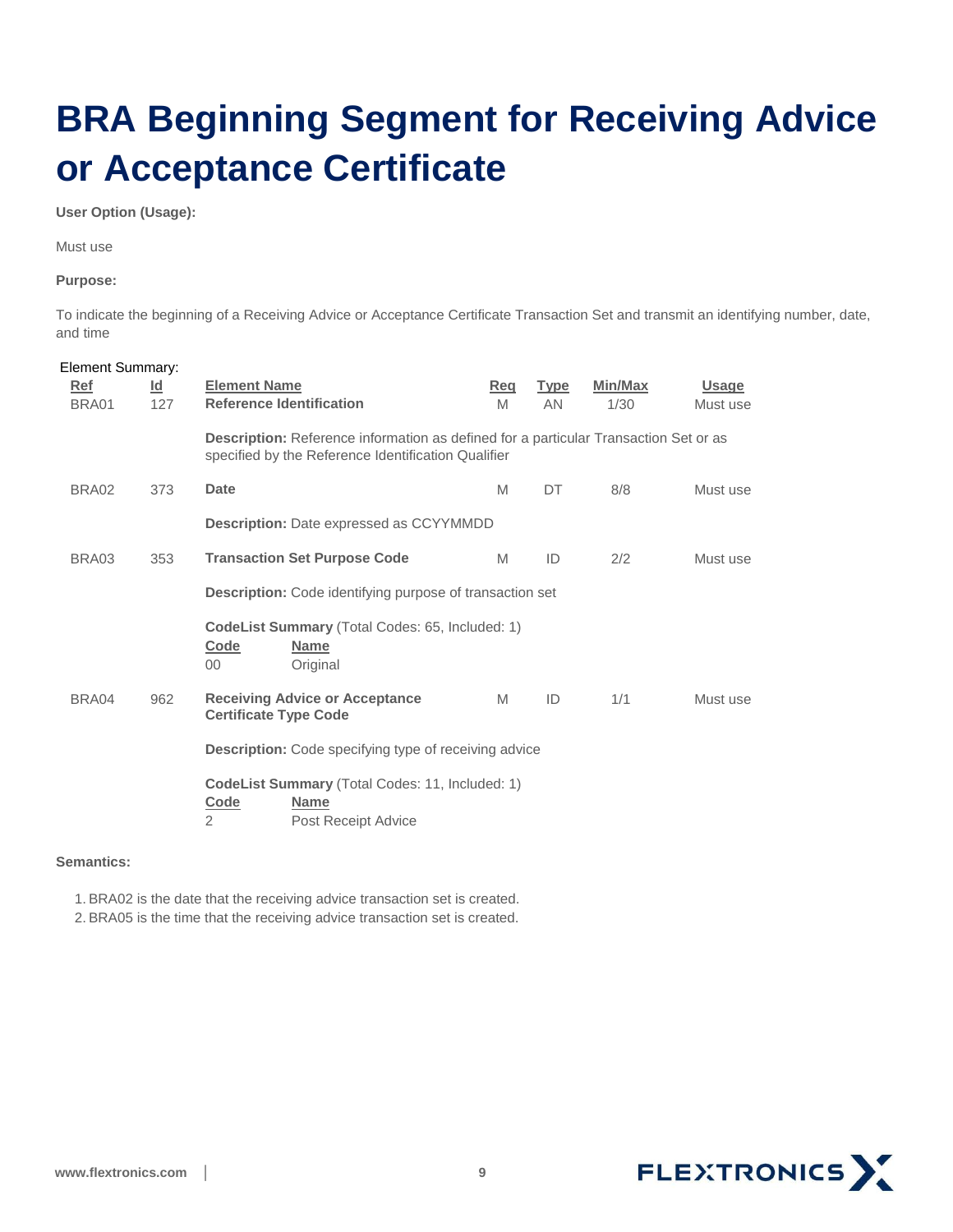### <span id="page-10-0"></span>**REF Reference Identification**

**User Option (Usage):** 

Used

**Purpose:** 

To specify identifying information

| <b>Element Summary:</b> |           |                                                          |                                                                                                                                                    |     |             |         |              |  |  |
|-------------------------|-----------|----------------------------------------------------------|----------------------------------------------------------------------------------------------------------------------------------------------------|-----|-------------|---------|--------------|--|--|
| Ref                     | <u>ld</u> | <b>Element Name</b>                                      |                                                                                                                                                    | Reg | <b>Type</b> | Min/Max | <b>Usage</b> |  |  |
| REF01<br>128            |           |                                                          | <b>Reference Identification Qualifier</b>                                                                                                          | M   | ID          | 2/3     | Must use     |  |  |
|                         |           |                                                          | <b>Description:</b> Code qualifying the Reference Identification                                                                                   |     |             |         |              |  |  |
|                         |           | <b>CodeList Summary (Total Codes: 1503, Included: 3)</b> |                                                                                                                                                    |     |             |         |              |  |  |
|                         |           | Code                                                     | <b>Name</b>                                                                                                                                        |     |             |         |              |  |  |
|                         |           | PK.                                                      | Packing List Number                                                                                                                                |     |             |         |              |  |  |
|                         |           | VR.                                                      | Vendor ID Number                                                                                                                                   |     |             |         |              |  |  |
|                         |           | ZZ                                                       | <b>Mutually Defined</b>                                                                                                                            |     |             |         |              |  |  |
| REF <sub>02</sub>       | 127       |                                                          | <b>Reference Identification</b>                                                                                                                    | X   | <b>AN</b>   | 1/30    | Used         |  |  |
|                         |           |                                                          | <b>Description:</b> Reference information as defined for a particular Transaction Set or as<br>specified by the Reference Identification Qualifier |     |             |         |              |  |  |

#### **Syntax Rules:**

1. R0203 - At least one of REF02 or REF03 is required.

#### **Semantics:**

1. REF04 contains data relating to the value cited in REF02.

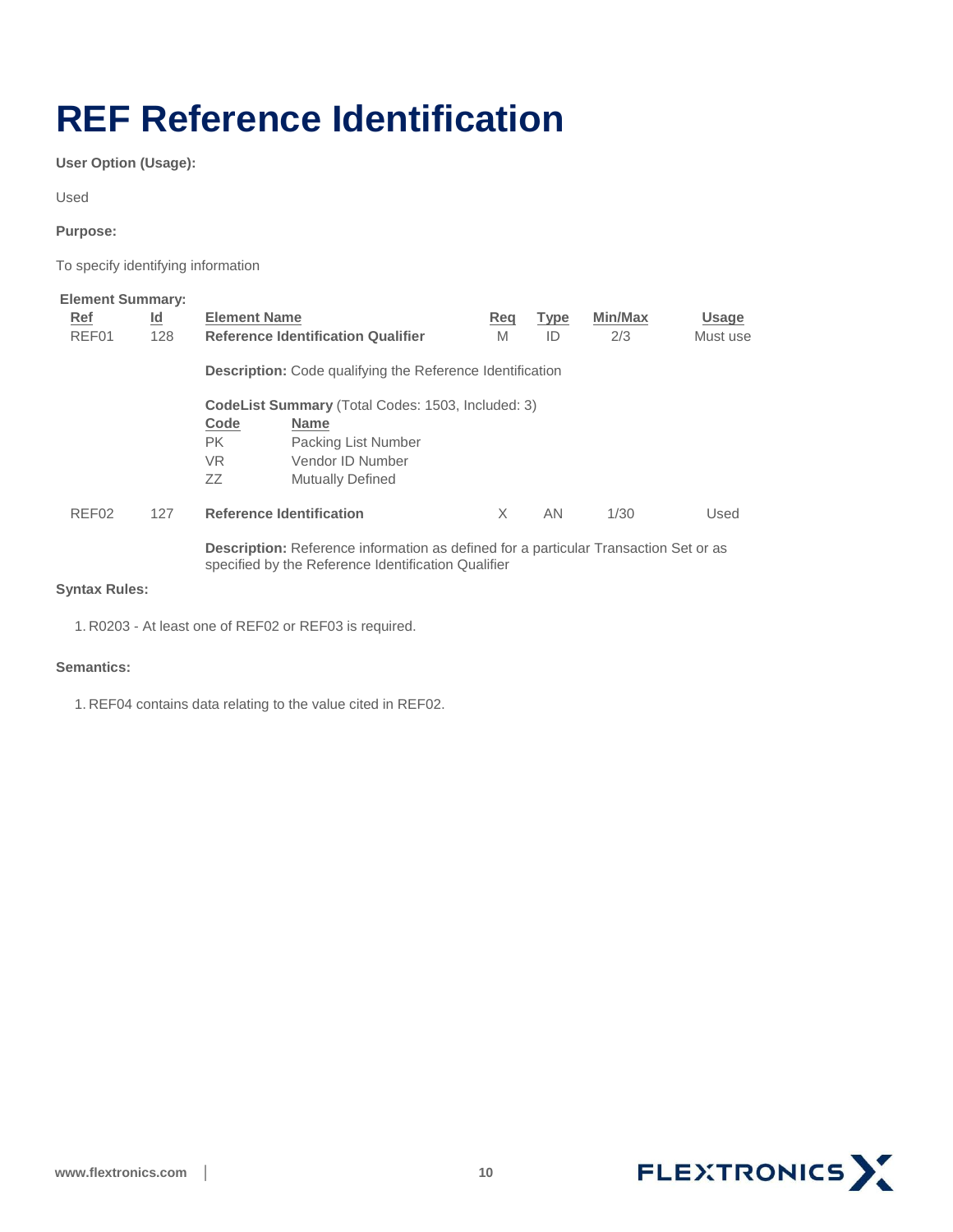### <span id="page-11-0"></span>**DTM Date/Time Reference**

**User Option (Usage):** 

Must use

**Purpose:**

To specify pertinent dates and times

#### **Element Summary:**

| Ref<br>DTM01 | <u>ld</u><br>374 | <b>Element Name</b><br><b>Date/Time Qualifier</b>                                                                                                                                                                                                                                | Reg<br>M | <b>Type</b><br>ID | <b>Min/Max</b><br>3/3 | <b>Usage</b><br>Must use |  |  |
|--------------|------------------|----------------------------------------------------------------------------------------------------------------------------------------------------------------------------------------------------------------------------------------------------------------------------------|----------|-------------------|-----------------------|--------------------------|--|--|
|              |                  | <b>Description:</b> Code specifying type of date or time, or both date and time                                                                                                                                                                                                  |          |                   |                       |                          |  |  |
|              |                  | CodeList Summary (Total Codes: 1112, Included: 1)<br>Code<br><b>Name</b><br>008<br>Purchase Order Received                                                                                                                                                                       |          |                   |                       |                          |  |  |
| DTM02        | 373              | Date                                                                                                                                                                                                                                                                             | X        | DT                | 8/8                   | Used                     |  |  |
|              |                  | <b>Description: Date expressed as CCYYMMDD</b>                                                                                                                                                                                                                                   |          |                   |                       |                          |  |  |
| DTM03        | 337              | Time                                                                                                                                                                                                                                                                             | X        | TM                | 4/8                   | Used                     |  |  |
|              |                  | <b>Description:</b> Time expressed in 24-hour clock time as follows: HHMM, or HHMMSS, or<br>HHMMSSD, or HHMMSSDD, where $H =$ hours (00-23), $M =$ minutes (00-59), $S =$ integer<br>seconds (00-59) and $DD =$ decimal seconds; decimal seconds are expressed as follows: $D =$ |          |                   |                       |                          |  |  |

tenths  $(0-9)$  and  $DD =$  hundredths  $(00-99)$ 

#### **Syntax Rules:**

1. R020305 - At least one of DTM02, DTM03 or DTM05 is required.

2. C0403 - If DTM04 is present, then DTM03 is required.

3.P0506 - If either DTM05 or DTM06 is present, then the other is required.

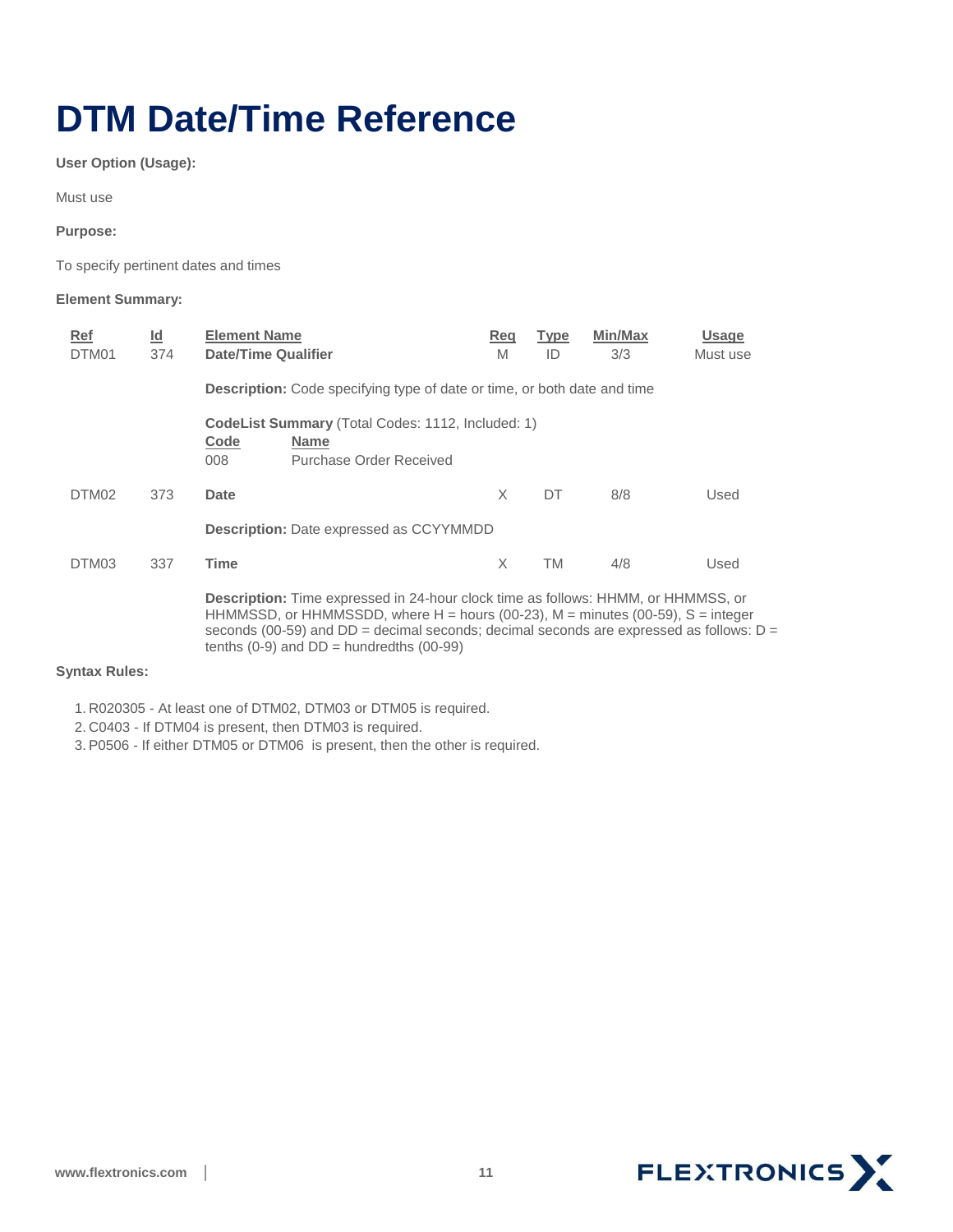# <span id="page-12-0"></span>**Loop Receiving Conditions**

**User Option (Usage):** 

Used

#### **Purpose:**

To report receiving conditions and specify contested quantities

#### **Loop Summary:**

| <u>Pos</u> | Id              | <b>Segment Name</b>             | Reg | <b>Max Use</b> | Repeat | <u>Usage</u> |
|------------|-----------------|---------------------------------|-----|----------------|--------|--------------|
| 010        | <b>RCD</b>      | <b>Receiving Conditions</b>     | Ο   |                |        | Used         |
| 020        | SN <sub>1</sub> | Item Detail (Shipment)          | Ο   |                |        | Used         |
| 040        | LIN.            | Item Identification             | Ο   | 100            |        | Used         |
| 050        | <b>PID</b>      | <b>Product/Item Description</b> | Ο   | 1000           |        | Used         |
| 070        | <b>REF</b>      | Reference Identification        | Ο   | 12             |        | Used         |
| 100        | <b>PRF</b>      | Purchase Order Reference        | Ο   | 25             |        | Used         |
| 190        |                 | Loop SLN                        | Ο   |                | 100    | Used         |

### <span id="page-12-1"></span>**RCD Receiving Conditions**

**User Option (Usage):** 

Used

**Purpose:** 

To report receiving conditions and specify contested quantities

#### **Element Summary:**

| Ref               | $\underline{\mathsf{Id}}$                                                                                                                                                                      | <b>Element Name</b>                                                                               | Req        | <b>Type</b> | Min/Max | <b>Usage</b> |  |
|-------------------|------------------------------------------------------------------------------------------------------------------------------------------------------------------------------------------------|---------------------------------------------------------------------------------------------------|------------|-------------|---------|--------------|--|
| RCD <sub>01</sub> | 350                                                                                                                                                                                            | <b>Assigned Identification</b>                                                                    | $\bigcirc$ | AN          | 1/20    | Used         |  |
|                   |                                                                                                                                                                                                | <b>Description:</b> Alphanumeric characters assigned for differentiation within a transaction set |            |             |         |              |  |
| RCD <sub>02</sub> | 663                                                                                                                                                                                            | <b>Quantity Units Received or Accepted</b>                                                        | X          | R           | 1/9     | Used         |  |
|                   | <b>Description:</b> Number of Units Received or Accepted                                                                                                                                       |                                                                                                   |            |             |         |              |  |
| RCD <sub>03</sub> | C001                                                                                                                                                                                           | <b>Composite Unit of Measure</b>                                                                  | X          | Comp        |         | Used         |  |
|                   |                                                                                                                                                                                                | Description: To identify a composite unit of measure(See Figures Appendix for examples of<br>use) |            |             |         |              |  |
| RCD03-01          | 355                                                                                                                                                                                            | Unit or Basis for Measurement Code                                                                | M          | ID          | 2/2     | Must use     |  |
|                   | <b>Description:</b> Code specifying the units in which a value is being expressed, or manner in<br>which a measurement has been taken<br>All valid standard codes are used. (Total Codes: 794) |                                                                                                   |            |             |         |              |  |
| RCD <sub>06</sub> | 667                                                                                                                                                                                            | <b>Quantity in Question</b>                                                                       | $\times$   | R           | 1/9     | Used         |  |
|                   |                                                                                                                                                                                                | <b>Description:</b> Number of units contested because of physical condition or status of units    |            |             |         |              |  |

FLEXTRONICS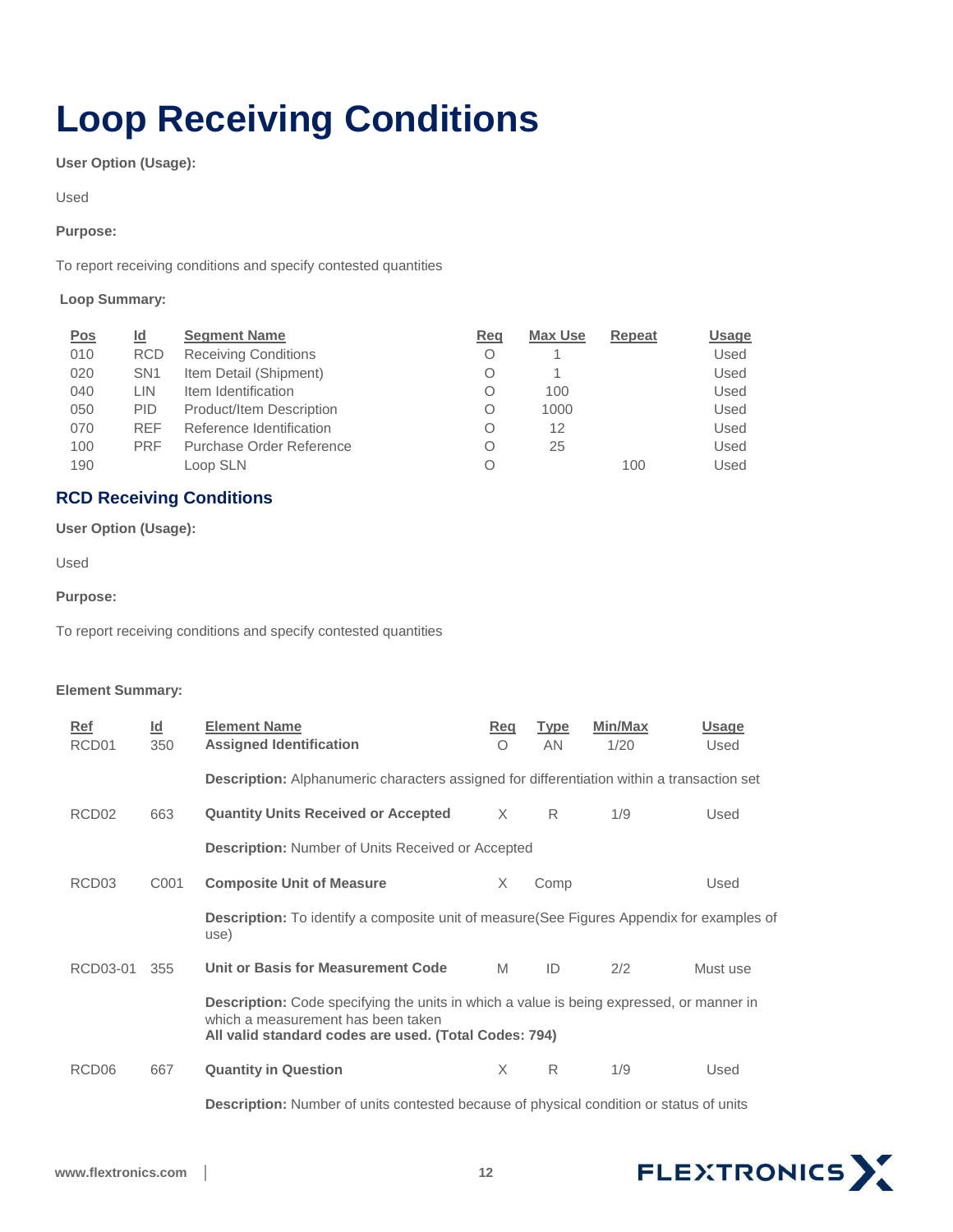| RCD <sub>07</sub>    | C001             | <b>Composite Unit of Measure</b>                                                                                                                                                        | X | Comp |     | Used     |  |  |
|----------------------|------------------|-----------------------------------------------------------------------------------------------------------------------------------------------------------------------------------------|---|------|-----|----------|--|--|
|                      |                  | Description: To identify a composite unit of measure(See Figures Appendix for examples of<br>use)                                                                                       |   |      |     |          |  |  |
| RCD07-01             | 355              | Unit or Basis for Measurement Code                                                                                                                                                      | M | ID   | 2/2 | Must use |  |  |
|                      |                  | Description: Code specifying the units in which a value is being expressed, or manner in<br>which a measurement has been taken<br>All valid standard codes are used. (Total Codes: 794) |   |      |     |          |  |  |
| RCD <sub>08</sub>    | 412              | <b>Receiving Condition Code</b>                                                                                                                                                         | X | ID   | 2/2 | Used     |  |  |
|                      |                  | <b>Description:</b> Code designating physical condition or status of units received in a specific<br>shipment<br>All valid standard codes are used. (Total Codes: 15)                   |   |      |     |          |  |  |
| RCD <sub>09</sub>    | 667              | <b>Quantity in Question</b>                                                                                                                                                             | X | R    | 1/9 | Used     |  |  |
|                      |                  | Description: Number of units contested because of physical condition or status of units                                                                                                 |   |      |     |          |  |  |
| RCD <sub>10</sub>    | C <sub>001</sub> | <b>Composite Unit of Measure</b>                                                                                                                                                        | X | Comp |     | Used     |  |  |
|                      |                  | Description: To identify a composite unit of measure(See Figures Appendix for examples of<br>use)                                                                                       |   |      |     |          |  |  |
| RCD10-01             | 355              | Unit or Basis for Measurement Code                                                                                                                                                      | M | ID   | 2/2 | Must use |  |  |
|                      |                  | Description: Code specifying the units in which a value is being expressed, or manner in<br>which a measurement has been taken<br>All valid standard codes are used. (Total Codes: 794) |   |      |     |          |  |  |
| RCD <sub>11</sub>    | 412              | <b>Receiving Condition Code</b>                                                                                                                                                         | X | ID   | 2/2 | Used     |  |  |
|                      |                  | <b>Description:</b> Code designating physical condition or status of units received in a specific<br>shipment<br>All valid standard codes are used. (Total Codes: 15)                   |   |      |     |          |  |  |
| <b>Syntax Rules:</b> |                  |                                                                                                                                                                                         |   |      |     |          |  |  |
|                      |                  |                                                                                                                                                                                         |   |      |     |          |  |  |

1. R020406 - At least one of RCD02, RCD04 or RCD06 is required.

2.P0203 - If either RCD02 or RCD03 is present, then the other is required.

3.P0405 - If either RCD04 or RCD05 is present, then the other is required.

4.P060708 - If either RCD06, RCD07 or RCD08 are present, then the others are required.

5.P091011 - If either RCD09, RCD10 or RCD11 are present, then the others are required.

6.P121314 - If either RCD12, RCD13 or RCD14 are present, then the others are required.

7.P151617 - If either RCD15, RCD16 or RCD17 are present, then the others are required.

8.P181920 - If either RCD18, RCD19 or RCD20 are present, then the others are required.

#### **Semantics:**

1. RCD01 is the receiving advice line item identification.

2. RCD21 is the cumulative quantity of goods received for a specific time period.

#### **Comments:**

1.See the Data Element Dictionary for a complete list of receiving condition IDs.

2. RCD06 through RCD20 provide for five different quantities whose condition upon receipt is under question.

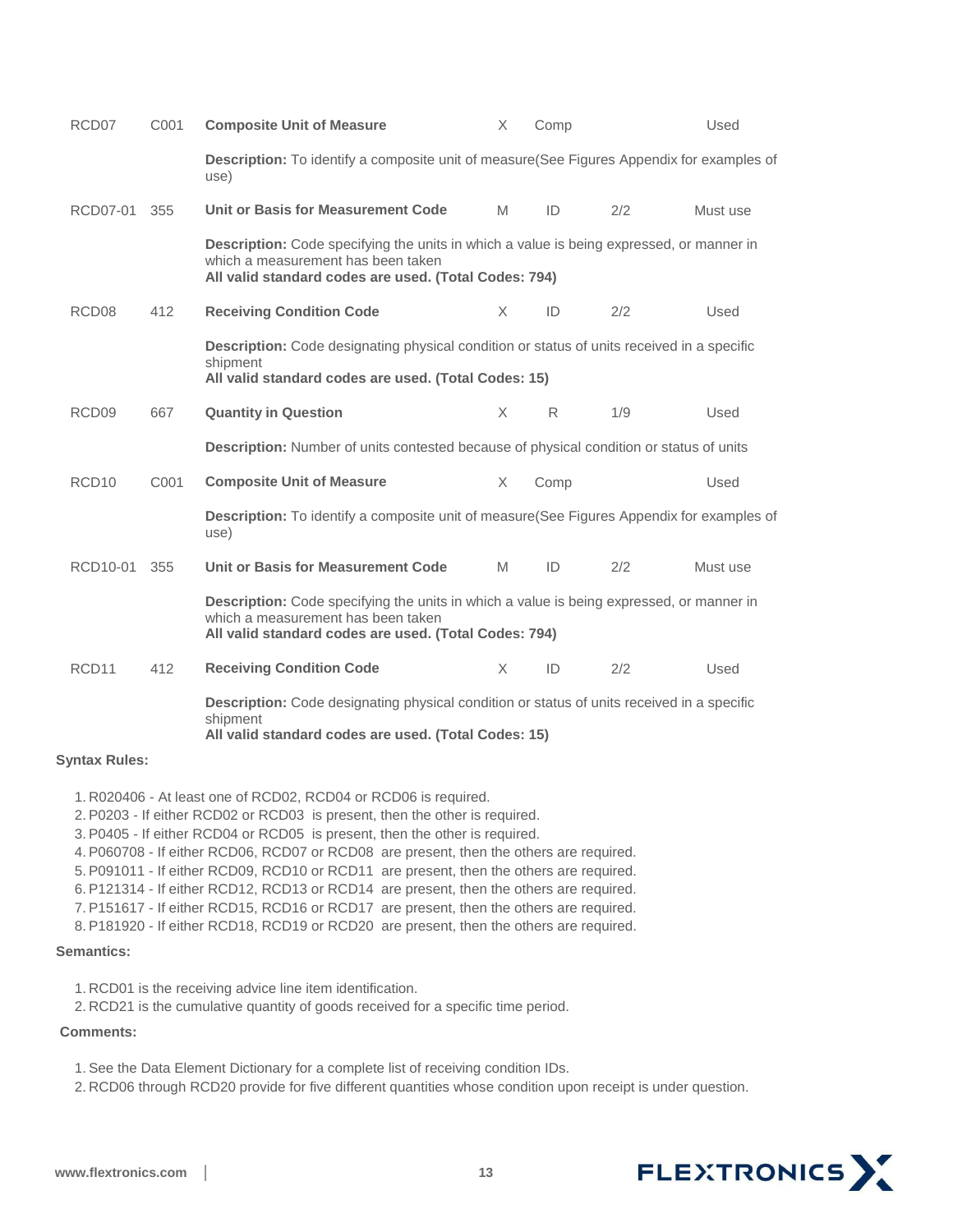### <span id="page-14-0"></span>**SN1 Item Detail (Shipment)**

**User Option (Usage):** 

Used

#### **Purpose:**

To specify line-item detail relative to shipment

#### **Element Summary:**

| Ref               | $\underline{\mathsf{Id}}$ | <b>Element Name</b>                                                                                                                   | Req | <b>Type</b> | Min/Max | <b>Usage</b> |  |  |  |
|-------------------|---------------------------|---------------------------------------------------------------------------------------------------------------------------------------|-----|-------------|---------|--------------|--|--|--|
| SN <sub>102</sub> | 382                       | <b>Number of Units Shipped</b>                                                                                                        | M   | R           | 1/10    | Must use     |  |  |  |
|                   |                           | <b>Description:</b> Numeric value of units shipped in manufacturer's shipping units for a line item<br>or transaction set             |     |             |         |              |  |  |  |
| SN <sub>103</sub> | 355                       | Unit or Basis for Measurement Code                                                                                                    | M   | ID          | 2/2     | Must use     |  |  |  |
|                   |                           | <b>Description:</b> Code specifying the units in which a value is being expressed, or manner in<br>which a measurement has been taken |     |             |         |              |  |  |  |
|                   |                           | <b>CodeList Summary (Total Codes: 794, Included: 1)</b><br><b>Code</b><br><b>Name</b><br>EA.<br>Each                                  |     |             |         |              |  |  |  |
| SN <sub>104</sub> | 646                       | <b>Quantity Shipped to Date</b>                                                                                                       | Ο   | R           | 1/15    | Used         |  |  |  |
|                   |                           | <b>Description:</b> Number of units shipped to date                                                                                   |     |             |         |              |  |  |  |
| SN <sub>105</sub> | 330                       | <b>Quantity Ordered</b>                                                                                                               | X   | R           | 1/15    | Used         |  |  |  |
|                   |                           | <b>Description: Quantity ordered</b>                                                                                                  |     |             |         |              |  |  |  |

#### **Syntax Rules:**

1.P0506 - If either SN105 or SN106 is present, then the other is required.

#### **Semantics:**

1.SN101 is the ship notice line-item identification.

#### **Comments:**

1.SN103 defines the unit of measurement for both SN102 and SN104.

### <span id="page-14-1"></span>**LIN Item Identification**

#### **User Option (Usage):**

Used

#### **Purpose:**

To specify basic item identification data

### **Element Summary:**

| $Ref$             |     | <b>Element Name</b>                 | Reg | Type | <b>Min/Max</b> | Usage    |
|-------------------|-----|-------------------------------------|-----|------|----------------|----------|
| LIN <sub>02</sub> | 235 | <b>Product/Service ID Qualifier</b> |     |      |                | Must use |

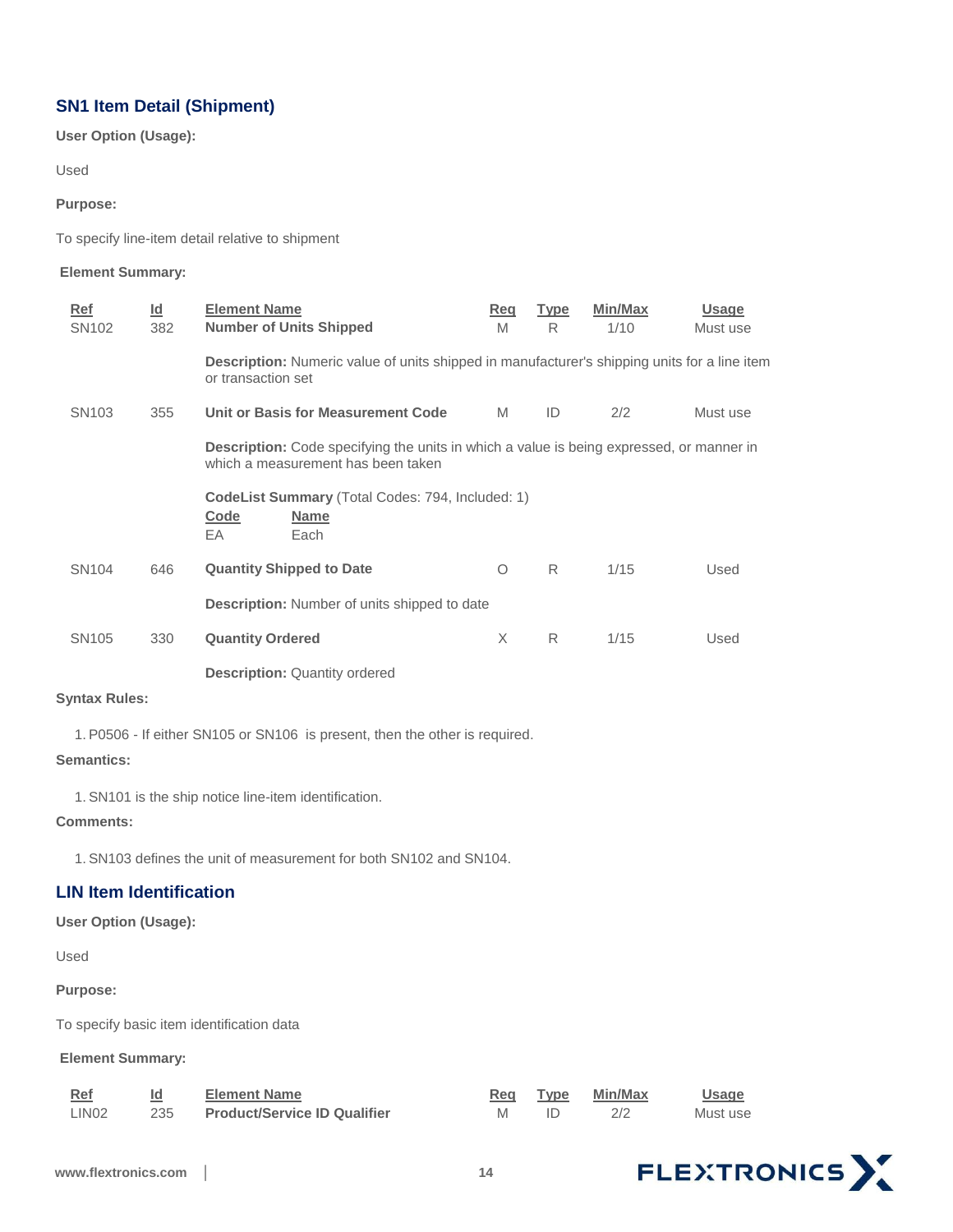|                   |     | Description: Code identifying the type/source of the descriptive number used in<br>Product/Service ID (234) |                                                                                                                                       |          |     |      |          |  |
|-------------------|-----|-------------------------------------------------------------------------------------------------------------|---------------------------------------------------------------------------------------------------------------------------------------|----------|-----|------|----------|--|
|                   |     | Code<br>IN                                                                                                  | <b>CodeList Summary (Total Codes: 477, Included: 1)</b><br><b>Name</b><br><b>Buyer's Item Number</b>                                  |          |     |      |          |  |
| LIN <sub>03</sub> | 234 | <b>Product/Service ID</b>                                                                                   |                                                                                                                                       | M        | AN  | 1/48 | Must use |  |
|                   |     |                                                                                                             | <b>Description:</b> Identifying number for a product or service                                                                       |          |     |      |          |  |
| LIN <sub>04</sub> | 235 |                                                                                                             | <b>Product/Service ID Qualifier</b>                                                                                                   | $\times$ | ID  | 2/2  | Used     |  |
|                   |     | Description: Code identifying the type/source of the descriptive number used in<br>Product/Service ID (234) |                                                                                                                                       |          |     |      |          |  |
|                   |     | Code<br>A7                                                                                                  | CodeList Summary (Total Codes: 477, Included: 1)<br><b>Name</b><br>Subline Item Number                                                |          |     |      |          |  |
| LIN <sub>05</sub> | 234 | <b>Product/Service ID</b>                                                                                   |                                                                                                                                       | X        | AN  | 1/48 | Used     |  |
|                   |     |                                                                                                             | <b>Description:</b> Identifying number for a product or service                                                                       |          |     |      |          |  |
| LIN <sub>06</sub> | 235 |                                                                                                             | <b>Product/Service ID Qualifier</b>                                                                                                   | X        | ID  | 2/2  | Used     |  |
|                   |     | Description: Code identifying the type/source of the descriptive number used in<br>Product/Service ID (234) |                                                                                                                                       |          |     |      |          |  |
|                   |     | Code<br><b>VN</b><br><b>VP</b>                                                                              | CodeList Summary (Total Codes: 477, Included: 2)<br><b>Name</b><br>Vendor's (Seller's) Item Number<br>Vendor's (Seller's) Part Number |          |     |      |          |  |
| LIN <sub>07</sub> | 234 | <b>Product/Service ID</b>                                                                                   |                                                                                                                                       | $\times$ | AN. | 1/48 | Used     |  |
|                   |     |                                                                                                             |                                                                                                                                       |          |     |      |          |  |

**Description:** Identifying number for a product or service

#### **Syntax Rules:**

1.P0405 - If either LIN04 or LIN05 is present, then the other is required. 2.P0607 - If either LIN06 or LIN07 is present, then the other is required. 3.P0809 - If either LIN08 or LIN09 is present, then the other is required. 4.P1011 - If either LIN10 or LIN11 is present, then the other is required. 5.P1213 - If either LIN12 or LIN13 is present, then the other is required. 6.P1415 - If either LIN14 or LIN15 is present, then the other is required. 7.P1617 - If either LIN16 or LIN17 is present, then the other is required. 8.P1819 - If either LIN18 or LIN19 is present, then the other is required. 9.P2021 - If either LIN20 or LIN21 is present, then the other is required. 10.P2223 - If either LIN22 or LIN23 is present, then the other is required. 11.P2425 - If either LIN24 or LIN25 is present, then the other is required. 12.P2627 - If either LIN26 or LIN27 is present, then the other is required. 13.P2829 - If either LIN28 or LIN29 is present, then the other is required. 14.P3031 - If either LIN30 or LIN31 is present, then the other is required.

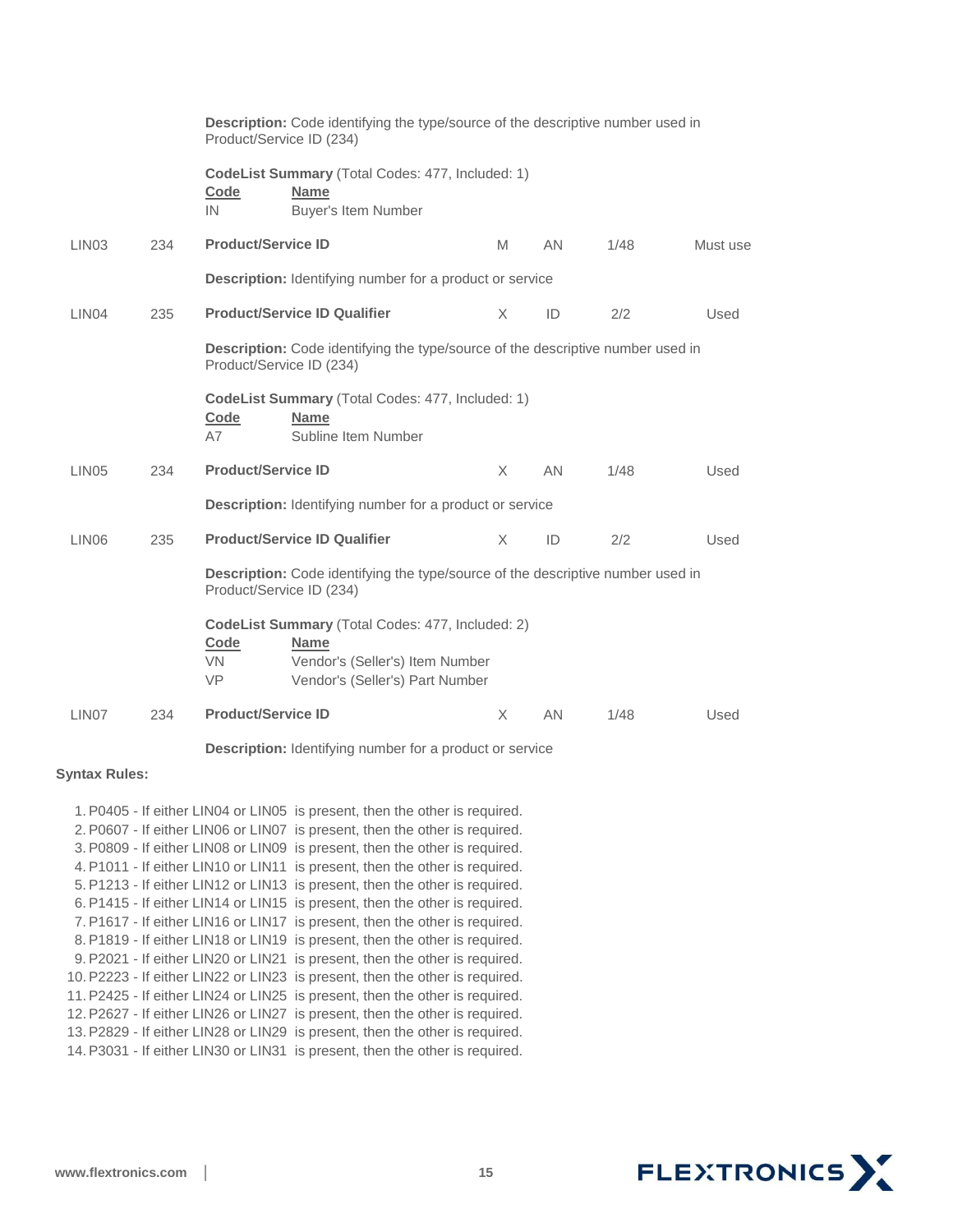#### **Semantics:**

1. LIN01 is the line item identification

#### **Comments:**

- 1.See the Data Dictionary for a complete list of IDs.
- 2. LIN02 through LIN31 provide for fifteen different product/service IDs for each item. For example: Case, Color, Drawing No., U.P.C. No., ISBN No., Model No., or SKU.

### <span id="page-16-0"></span>**PID Product/Item Description**

**User Option (Usage):** 

Used

**Purpose:** 

To describe a product or process in coded or free-form format

#### **Element Summary:**

| <u>Ref</u><br>PID <sub>01</sub> | <u>ld</u><br>349 | <b>Element Name</b><br><b>Item Description Type</b>             |                                                                                   | Reg<br>M | <b>Type</b><br>ID | Min/Max<br>1/1 | <b>Usage</b><br>Must use |  |  |
|---------------------------------|------------------|-----------------------------------------------------------------|-----------------------------------------------------------------------------------|----------|-------------------|----------------|--------------------------|--|--|
|                                 |                  | <b>Description:</b> Code indicating the format of a description |                                                                                   |          |                   |                |                          |  |  |
|                                 |                  | Code<br>F                                                       | <b>CodeList Summary</b> (Total Codes: 3, Included: 1)<br><b>Name</b><br>Free-form |          |                   |                |                          |  |  |
| PID <sub>05</sub>               | 352              | <b>Description</b>                                              |                                                                                   | X        | AN                | 1/80           | Used                     |  |  |

**Description:** A free-form description to clarify the related data elements and their content

#### **Syntax Rules:**

- 1. C0403 If PID04 is present, then PID03 is required.
- 2. R0405 At least one of PID04 or PID05 is required.
- 3. C0703 If PID07 is present, then PID03 is required.
- 4. C0804 If PID08 is present, then PID04 is required.
- 5. C0905 If PID09 is present, then PID05 is required.

#### **Semantics:**

- 1. Use PID03 to indicate the organization that publishes the code list being referred to.
- 2.PID04 should be used for industry-specific product description codes.
- 3.PID08 describes the physical characteristics of the product identified in PID04. A "Y" indicates that the specified attribute applies to this item; an "N" indicates it does not apply. Any other value is indeterminate.
- 4.PID09 is used to identify the language being used in PID05.

#### **Comments:**

- 1. If PID01 equals "F", then PID05 is used. If PID01 equals "S", then PID04 is used. If PID01 equals "X", then both PID04 and PID05 are used.
- 2. Use PID06 when necessary to refer to the product surface or layer being described in the segment.
- 3.PID07 specifies the individual code list of the agency specified in PID03.

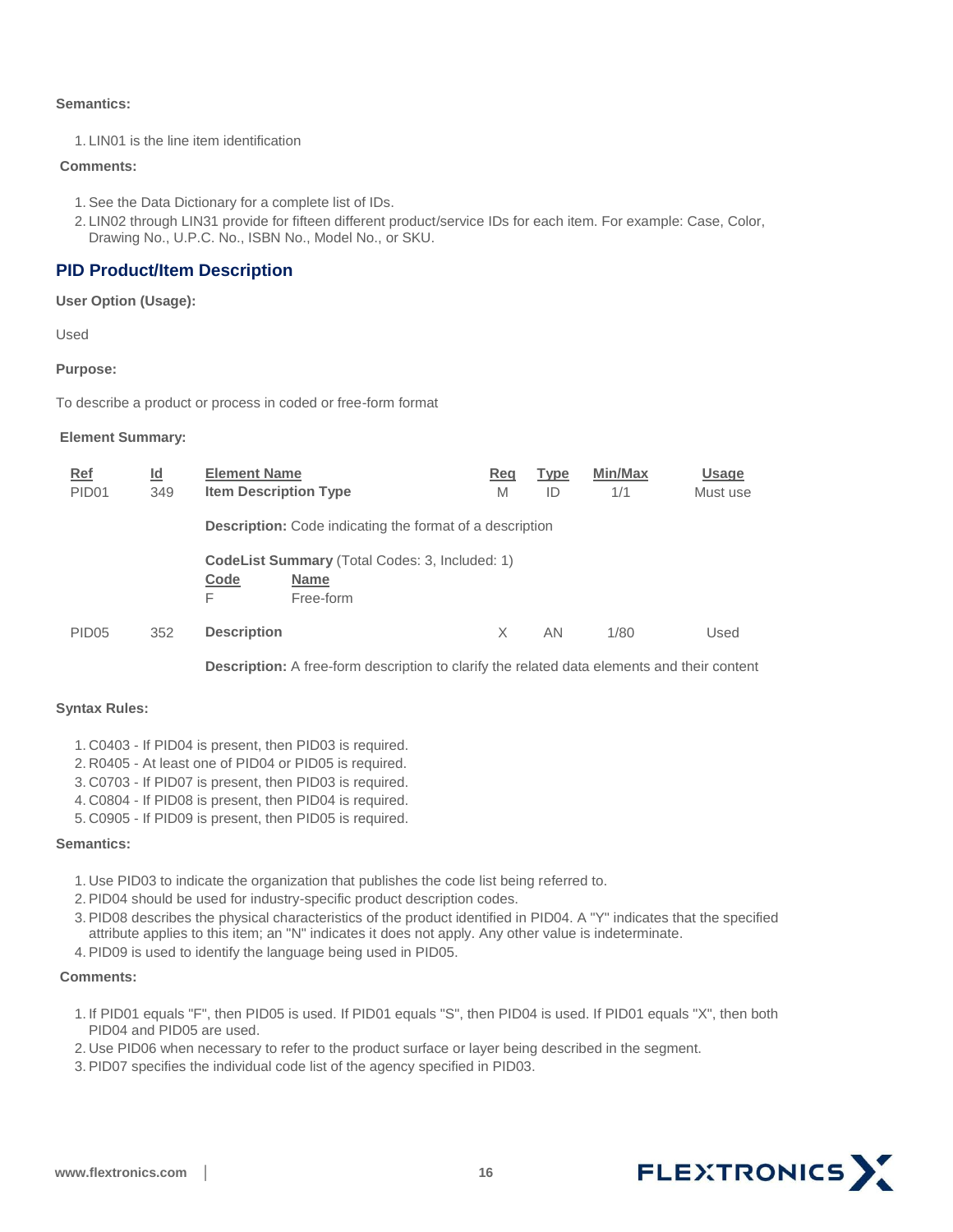### <span id="page-17-0"></span>**REF Reference Identification**

**User Option (Usage):** 

Used

**Purpose:** 

To specify identifying information

#### **Element Summary:**

| Ref               | $\underline{\mathsf{Id}}$ | <b>Element Name</b> |                                                                                                                                             | Req      | <b>Type</b> | Min/Max | <b>Usage</b> |
|-------------------|---------------------------|---------------------|---------------------------------------------------------------------------------------------------------------------------------------------|----------|-------------|---------|--------------|
| REF01             | 128                       |                     | <b>Reference Identification Qualifier</b>                                                                                                   | M        | ID          | 2/3     | Must use     |
|                   |                           |                     | <b>Description:</b> Code qualifying the Reference Identification                                                                            |          |             |         |              |
|                   |                           |                     | <b>CodeList Summary</b> (Total Codes: 1503, Included: 5)                                                                                    |          |             |         |              |
|                   |                           | Code                | <b>Name</b>                                                                                                                                 |          |             |         |              |
|                   |                           | L9                  | Customer's Part Number                                                                                                                      |          |             |         |              |
|                   |                           | R <sub>9</sub>      | <b>Rejection Number</b>                                                                                                                     |          |             |         |              |
|                   |                           | <b>RV</b>           | <b>Receiving Number</b>                                                                                                                     |          |             |         |              |
|                   |                           | ZZ                  | <b>Mutually Defined</b>                                                                                                                     |          |             |         |              |
|                   |                           | <b>AAO</b>          | <b>Carrier Assigned Code</b>                                                                                                                |          |             |         |              |
| REF <sub>02</sub> | 127                       |                     | <b>Reference Identification</b>                                                                                                             | $\times$ | AN          | 1/30    | Used         |
|                   |                           |                     | Description: Reference information as defined for a particular Transaction Set or as<br>specified by the Reference Identification Qualifier |          |             |         |              |
| REF03             | 352                       | <b>Description</b>  |                                                                                                                                             | X        | AN          | 1/80    | Used         |
|                   |                           |                     | <b>Description:</b> A free-form description to clarify the related data elements and their content                                          |          |             |         |              |

**Syntax Rules:** 

1. R0203 - At least one of REF02 or REF03 is required.

**Semantics:** 

1. REF04 contains data relating to the value cited in REF02.

### <span id="page-17-1"></span>**PRF Purchase Order Reference**

**User Option (Usage):**

Used

**Purpose:**

To provide reference to a specific purchase order

**Element Summary:** 

| Ref               | Id  | <b>Element Name</b>                                                                         | Rea | <b>Type</b> | Min/Max | <b>Usage</b> |
|-------------------|-----|---------------------------------------------------------------------------------------------|-----|-------------|---------|--------------|
| PRF <sub>01</sub> | 324 | <b>Purchase Order Number</b>                                                                | M   | AN          | 1/22    | Must use     |
|                   |     | <b>Description:</b> Identifying number for Purchase Order assigned by the orderer/purchaser |     |             |         |              |
| PRF <sub>02</sub> | 328 | <b>Release Number</b>                                                                       |     | AN          | 1/30    | Used         |

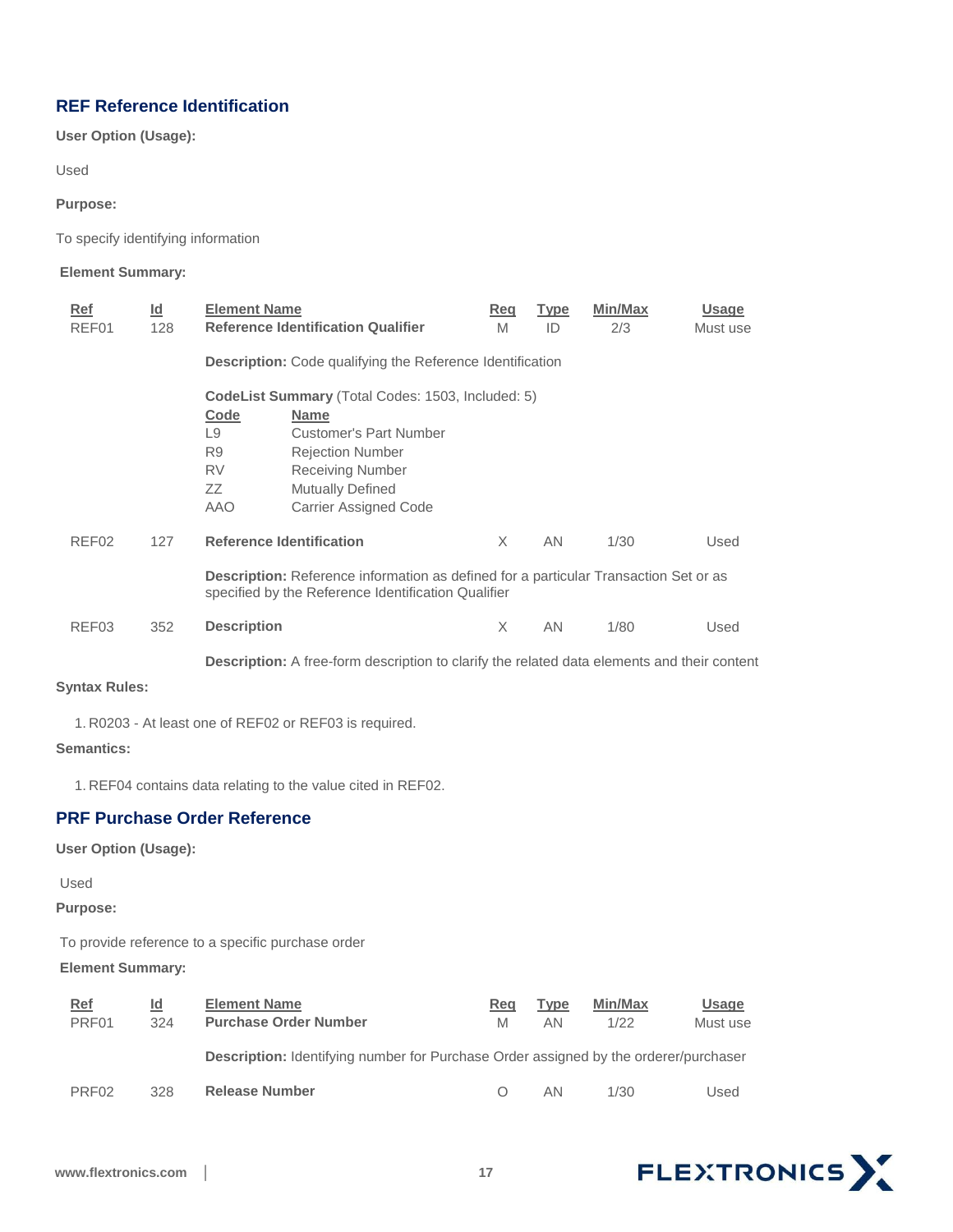|                   |     | <b>Description:</b> Number identifying a release against a Purchase Order previously placed by<br>the parties involved in the transaction   |            |    |      |      |
|-------------------|-----|---------------------------------------------------------------------------------------------------------------------------------------------|------------|----|------|------|
| PRF <sub>03</sub> | 327 | <b>Change Order Sequence Number</b>                                                                                                         | $\Omega$   | AN | 1/8  | Used |
|                   |     | <b>Description:</b> Number assigned by the orderer identifying a specific change or revision to a<br>previously transmitted transaction set |            |    |      |      |
| PRF06             | 367 | <b>Contract Number</b>                                                                                                                      | O          | AN | 1/30 | Used |
|                   |     | <b>Description: Contract number</b>                                                                                                         |            |    |      |      |
| PRF <sub>07</sub> | 92  | <b>Purchase Order Type Code</b>                                                                                                             | $\bigcirc$ | ID | 2/2  | Used |
|                   |     | <b>Description:</b> Code specifying the type of Purchase Order<br>All valid standard codes are used. (Total Codes: 69)                      |            |    |      |      |

#### **Semantics:**

1.PRF04 is the date assigned by the purchaser to purchase order.

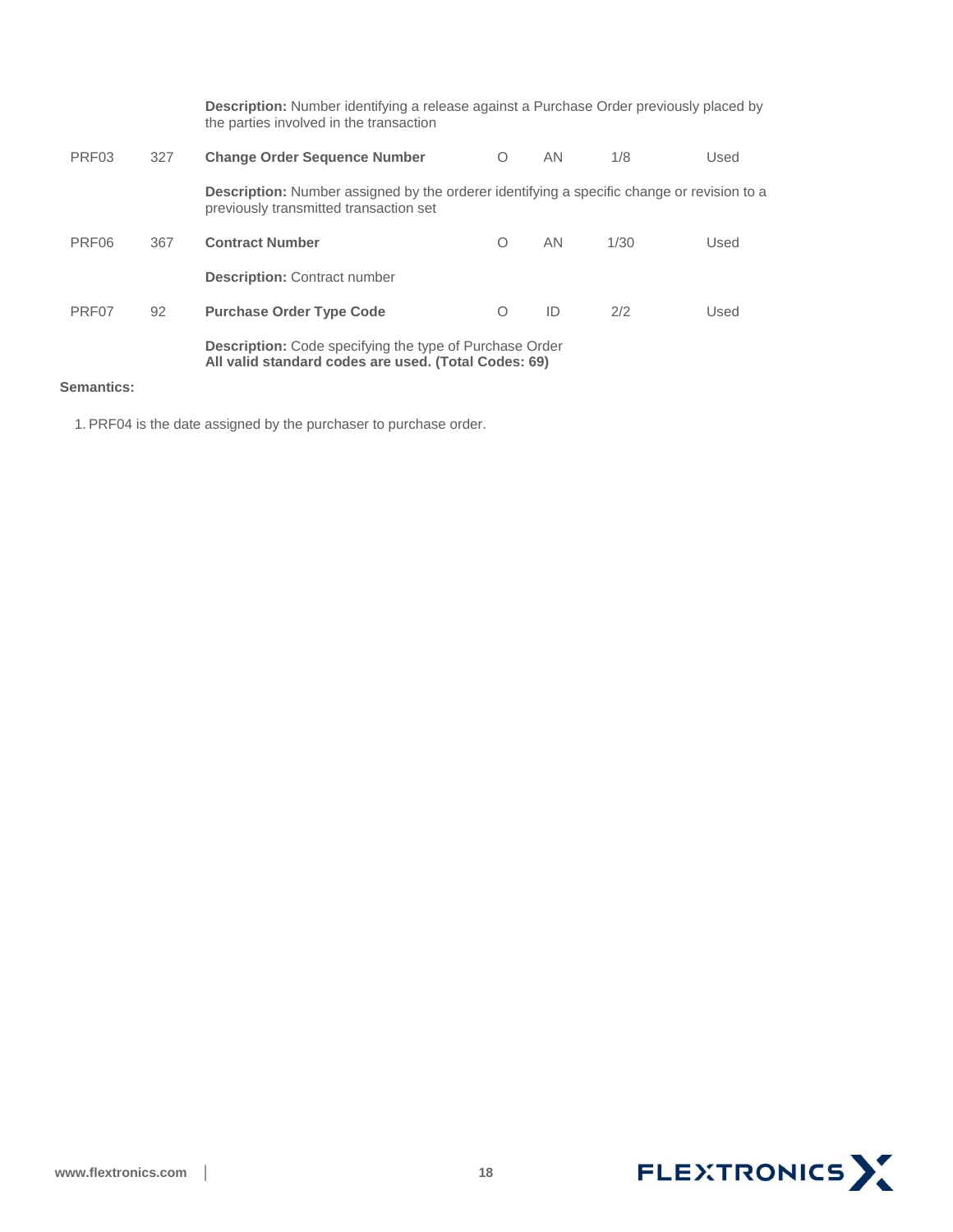# <span id="page-19-0"></span>**Loop Subline Item Detail**

**User Option (Usage):** 

Used

#### **Purpose:**

To specify product subline detail item data

**Loop Summary:** 

| <u>Pos</u> | <b>Segment Name</b>     | Reg Max Use Repeat | <u>Usage</u> |
|------------|-------------------------|--------------------|--------------|
| 190        | SLN Subline Item Detail |                    | Used         |

### <span id="page-19-1"></span>**SLN Subline Item Detail**

**User Option (Usage):** 

Used

#### **Purpose:**

To specify product subline detail item data

#### **Element Summary:**

| Ref<br>SLN01      | <u>ld</u><br>350 | <b>Element Name</b><br><b>Assigned Identification</b>                                             | Reg<br>M | <b>Type</b><br><b>AN</b> | Min/Max<br>1/20 | <b>Usage</b><br>Must use |
|-------------------|------------------|---------------------------------------------------------------------------------------------------|----------|--------------------------|-----------------|--------------------------|
|                   |                  | <b>Description:</b> Alphanumeric characters assigned for differentiation within a transaction set |          |                          |                 |                          |
| SLN <sub>03</sub> | 662              | <b>Relationship Code</b>                                                                          | M        | ID                       | 1/1             | Must use                 |
|                   |                  | <b>Description:</b> Code indicating the relationship between entities                             |          |                          |                 |                          |
|                   |                  | <b>CodeList Summary</b> (Total Codes: 5, Included: 1)<br>Code<br><b>Name</b><br>Add<br>A          |          |                          |                 |                          |
| SLN <sub>06</sub> | 212              | <b>Unit Price</b>                                                                                 | X        | R                        | 1/17            | Used                     |

**Description:** Price per unit of product, service, commodity, etc.

#### **Syntax Rules:**

1.P0405 - If either SLN04 or SLN05 is present, then the other is required.

- 2. C0706 If SLN07 is present, then SLN06 is required.
- 3. C0806 If SLN08 is present, then SLN06 is required.

4.P0910 - If either SLN09 or SLN10 is present, then the other is required.

5.P1112 - If either SLN11 or SLN12 is present, then the other is required.

6.P1314 - If either SLN13 or SLN14 is present, then the other is required.

7.P1516 - If either SLN15 or SLN16 is present, then the other is required. 8.P1718 - If either SLN17 or SLN18 is present, then the other is required.

9.P1920 - If either SLN19 or SLN20 is present, then the other is required.

10.P2122 - If either SLN21 or SLN22 is present, then the other is required.

11.P2324 - If either SLN23 or SLN24 is present, then the other is required.

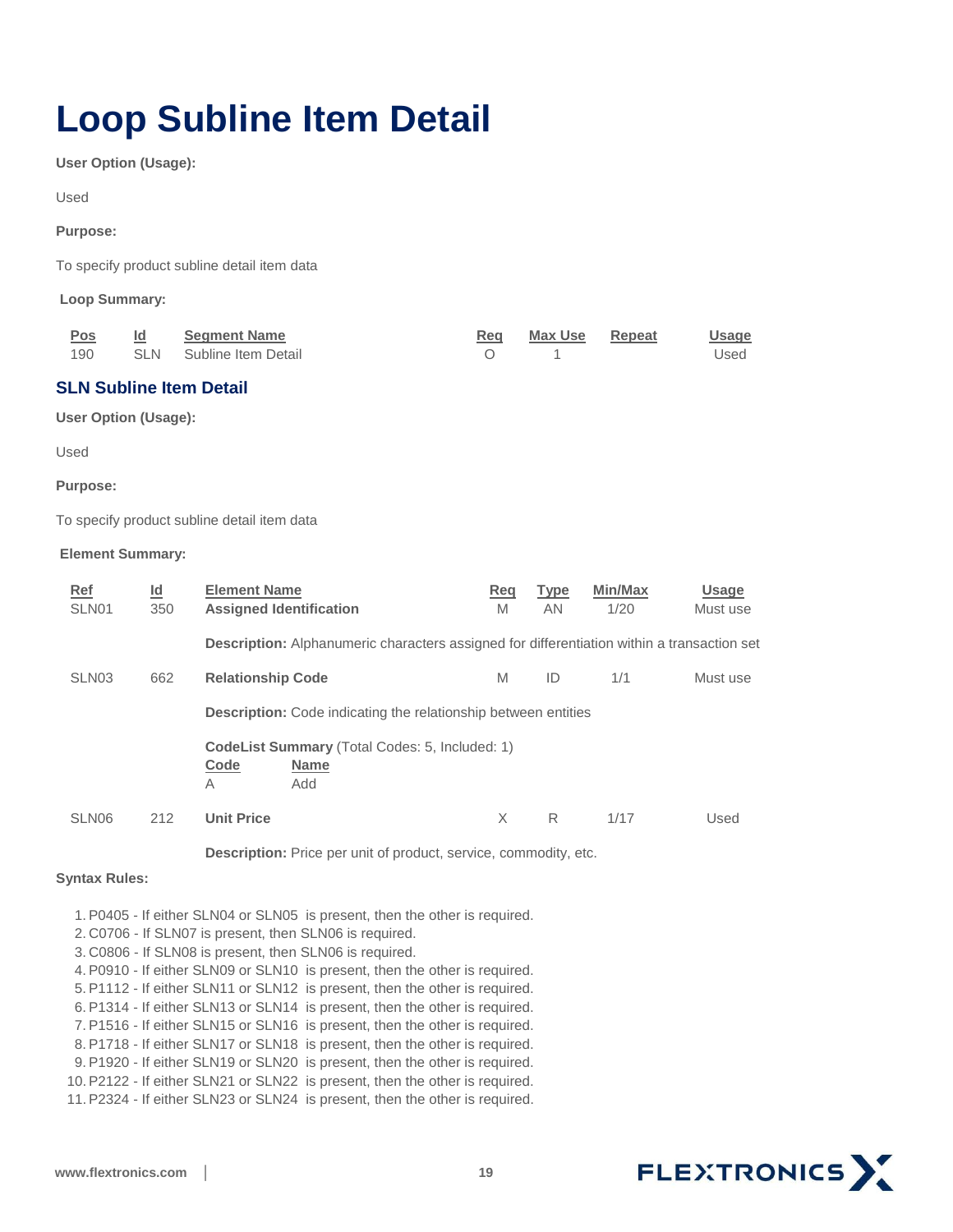12.P2526 - If either SLN25 or SLN26 is present, then the other is required.

13.P2728 - If either SLN27 or SLN28 is present, then the other is required.

#### **Semantics:**

- 1.SLN01 is the identifying number for the subline item.
- 2.SLN02 is the identifying number for the subline level. The subline level is analogous to the level code used in a bill of materials.
- 3.SLN03 is the configuration code indicating the relationship of the subline item to the baseline item.
- 4.SLN08 is a code indicating the relationship of the price or amount to the associated segment.

#### **Comments:**

- 1.See the Data Element Dictionary for a complete list of IDs.
- 2.SLN01 is related to (but not necessarily equivalent to) the baseline item number. Example: 1.1 or 1A might be used as a subline number to relate to baseline number 1.
- 3.SLN09 through SLN28 provide for ten different product/service IDs for each item. For example: Case, Color, Drawing No., U.P.C. No., ISBN No., Model No., or SKU.

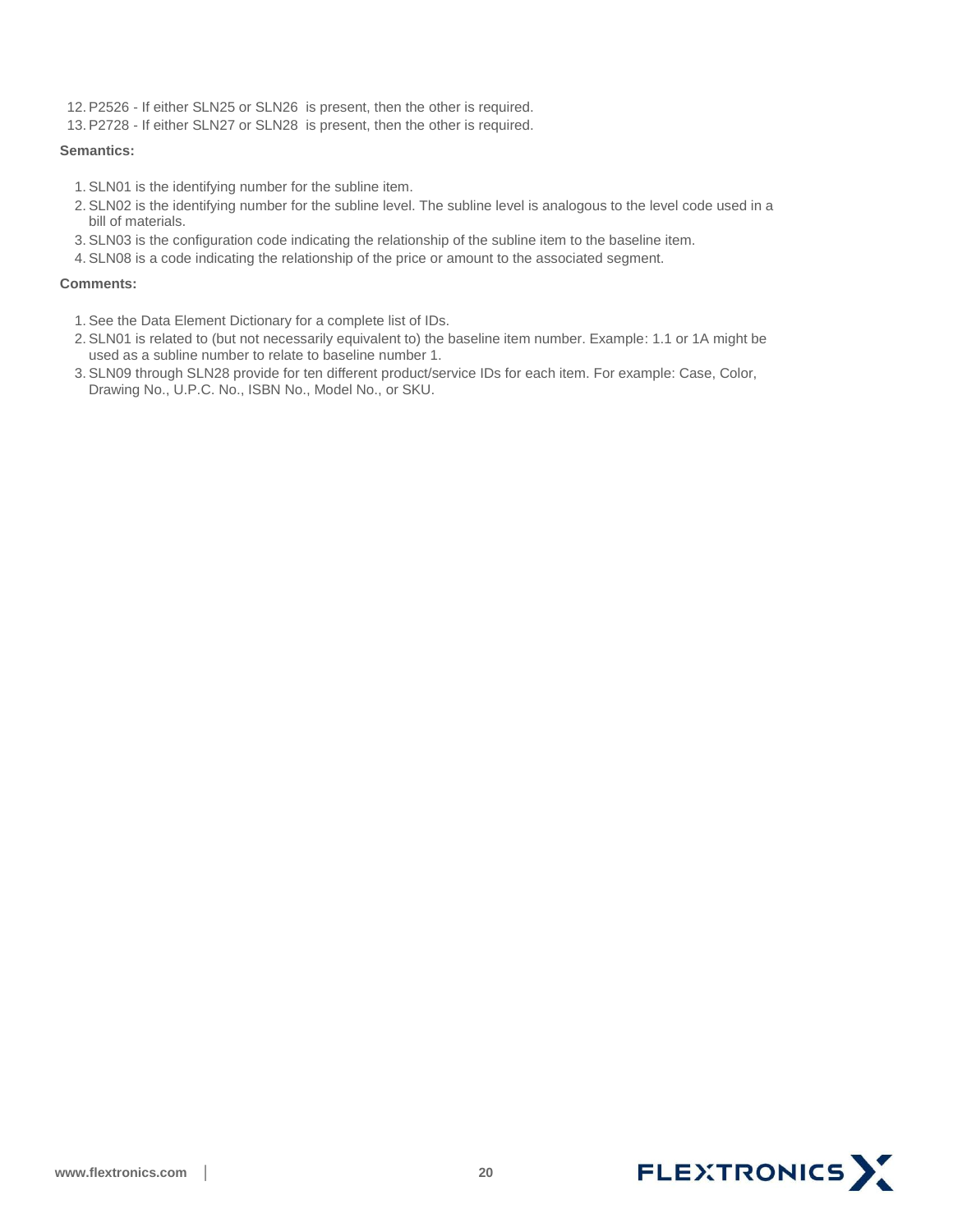# <span id="page-21-0"></span>**CTT Transaction Totals**

**User Option (Usage):** 

Used

**Purpose:** 

To transmit a hash total for a specific element in the transaction set

#### **Element Summary:**

| Ref<br>CTT01      | Id<br>354 | <b>Element Name</b><br><b>Number of Line Items</b>                                                                                                                                                                                                                                                                                                                                                                                                                                                                                                                                                                                | <b>Req</b><br>M | <b>Type</b><br>N <sub>0</sub> | Min/Max<br>1/6 | <b>Usage</b><br>Must use |  |  |
|-------------------|-----------|-----------------------------------------------------------------------------------------------------------------------------------------------------------------------------------------------------------------------------------------------------------------------------------------------------------------------------------------------------------------------------------------------------------------------------------------------------------------------------------------------------------------------------------------------------------------------------------------------------------------------------------|-----------------|-------------------------------|----------------|--------------------------|--|--|
|                   |           | Description: Total number of line items in the transaction set                                                                                                                                                                                                                                                                                                                                                                                                                                                                                                                                                                    |                 |                               |                |                          |  |  |
| CTT <sub>02</sub> | 347       | <b>Hash Total</b>                                                                                                                                                                                                                                                                                                                                                                                                                                                                                                                                                                                                                 | O               | R                             | 1/10           | Used                     |  |  |
|                   |           | Description: Sum of values of the specified data element. All values in the data element will<br>be summed without regard to decimal points (explicit or implicit) or signs. Truncation will<br>occur on the left most digits if the sum is greater than the maximum size of the hash total of<br>the data element. Example: -.0018 First occurrence of value being hashed. .18 Second<br>occurrence of value being hashed. 1.8 Third occurrence of value being hashed. 18.01<br>Fourth occurrence of value being hashed. --------- 1855 Hash total prior to truncation. 855<br>Hash total after truncation to three-digit field. |                 |                               |                |                          |  |  |
| CTT <sub>03</sub> | 81        | Weight                                                                                                                                                                                                                                                                                                                                                                                                                                                                                                                                                                                                                            | X               | R                             | 1/10           | Used                     |  |  |
|                   |           | <b>Description: Numeric value of weight</b>                                                                                                                                                                                                                                                                                                                                                                                                                                                                                                                                                                                       |                 |                               |                |                          |  |  |
| CTT04             | 355       | <b>Unit or Basis for Measurement Code</b>                                                                                                                                                                                                                                                                                                                                                                                                                                                                                                                                                                                         | X               | ID                            | 2/2            | Used                     |  |  |
|                   |           | Description: Code specifying the units in which a value is being expressed, or manner in<br>which a measurement has been taken<br>All valid standard codes are used. (Total Codes: 794)                                                                                                                                                                                                                                                                                                                                                                                                                                           |                 |                               |                |                          |  |  |
| CTT <sub>05</sub> | 183       | <b>Volume</b>                                                                                                                                                                                                                                                                                                                                                                                                                                                                                                                                                                                                                     | X               | R                             | 1/8            | Used                     |  |  |
|                   |           | <b>Description:</b> Value of volumetric measure                                                                                                                                                                                                                                                                                                                                                                                                                                                                                                                                                                                   |                 |                               |                |                          |  |  |
| CTT06             | 355       | Unit or Basis for Measurement Code                                                                                                                                                                                                                                                                                                                                                                                                                                                                                                                                                                                                | X               | ID                            | 2/2            | Used                     |  |  |
|                   |           | <b>Description:</b> Code specifying the units in which a value is being expressed, or manner in<br>which a measurement has been taken<br>All valid standard codes are used. (Total Codes: 794)                                                                                                                                                                                                                                                                                                                                                                                                                                    |                 |                               |                |                          |  |  |
| CTT <sub>07</sub> | 352       | <b>Description</b>                                                                                                                                                                                                                                                                                                                                                                                                                                                                                                                                                                                                                | $\circ$         | AN                            | 1/80           | Used                     |  |  |
|                   |           | Description: A free-form description to clarify the related data elements and their content                                                                                                                                                                                                                                                                                                                                                                                                                                                                                                                                       |                 |                               |                |                          |  |  |

#### **Syntax Rules:**

1.P0304 - If either CTT03 or CTT04 is present, then the other is required.

2.P0506 - If either CTT05 or CTT06 is present, then the other is required.

#### **Comments:**

1. This segment is intended to provide hash totals to validate transaction completeness and correctness.

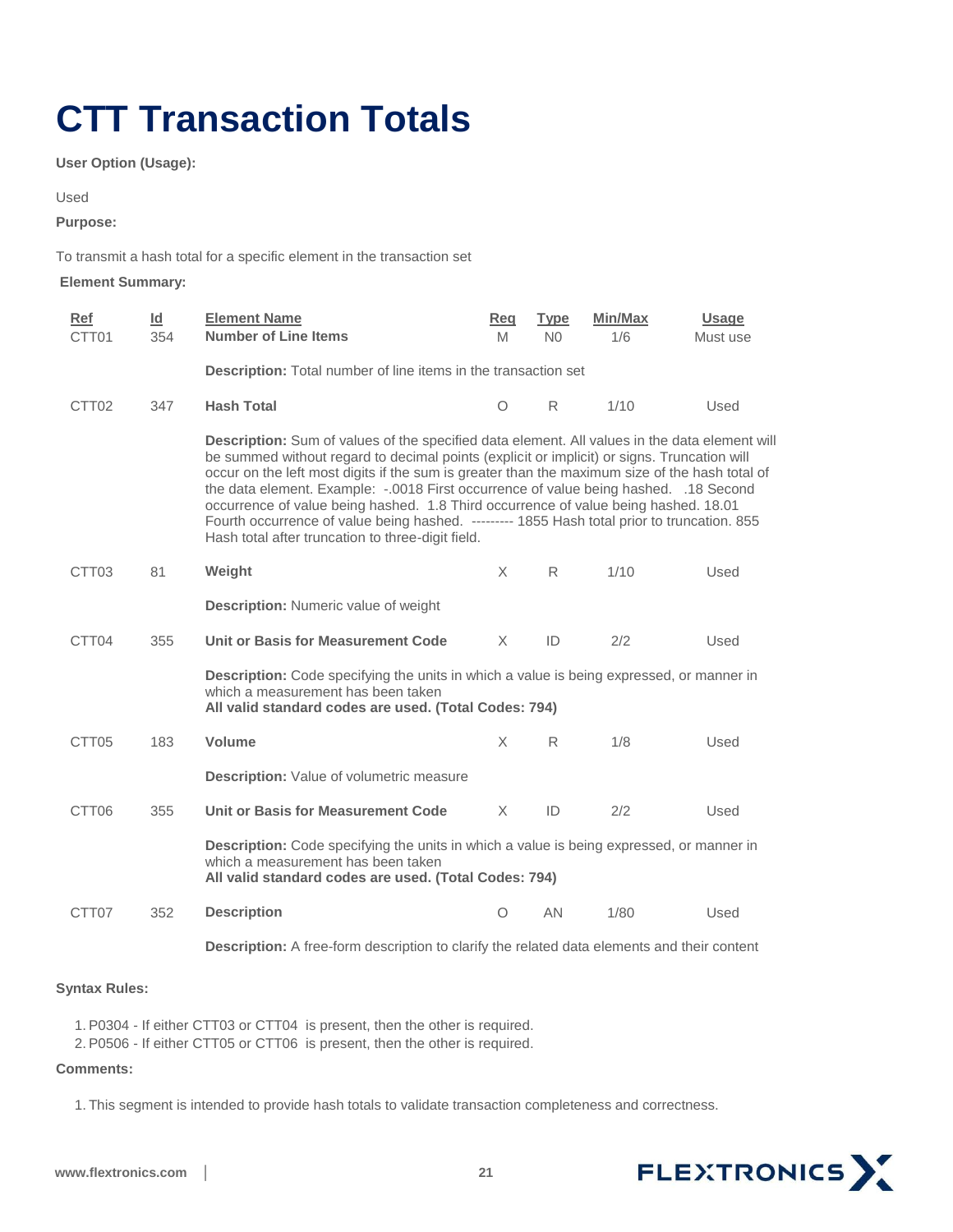# <span id="page-22-0"></span>**SE Transaction Set Trailer**

**User Option (Usage):** 

Must use

#### **Purpose:**

To indicate the end of the transaction set and provide the count of the transmitted segments (including the beginning (ST) and ending (SE) segments)

#### **Element Summary:**

| <u>Ref</u><br><b>SE01</b> | <u>ld</u><br>96 | <b>Element Name</b><br><b>Number of Included Segments</b>                                                                                                          | Reg<br>M | <b>Type</b><br>N <sub>0</sub> | Min/Max<br>1/10 | <b>Usage</b><br>Must use |
|---------------------------|-----------------|--------------------------------------------------------------------------------------------------------------------------------------------------------------------|----------|-------------------------------|-----------------|--------------------------|
|                           |                 | <b>Description:</b> Total number of segments included in a transaction set including ST and SE<br>segments                                                         |          |                               |                 |                          |
| <b>SE02</b>               | 329             | <b>Transaction Set Control Number</b>                                                                                                                              | M        | AN                            | 4/9             | Must use                 |
|                           |                 | <b>Description:</b> Identifying control number that must be unique within the transaction set<br>functional group assigned by the originator for a transaction set |          |                               |                 |                          |

#### **Comments:**

1.SE is the last segment of each transaction set.

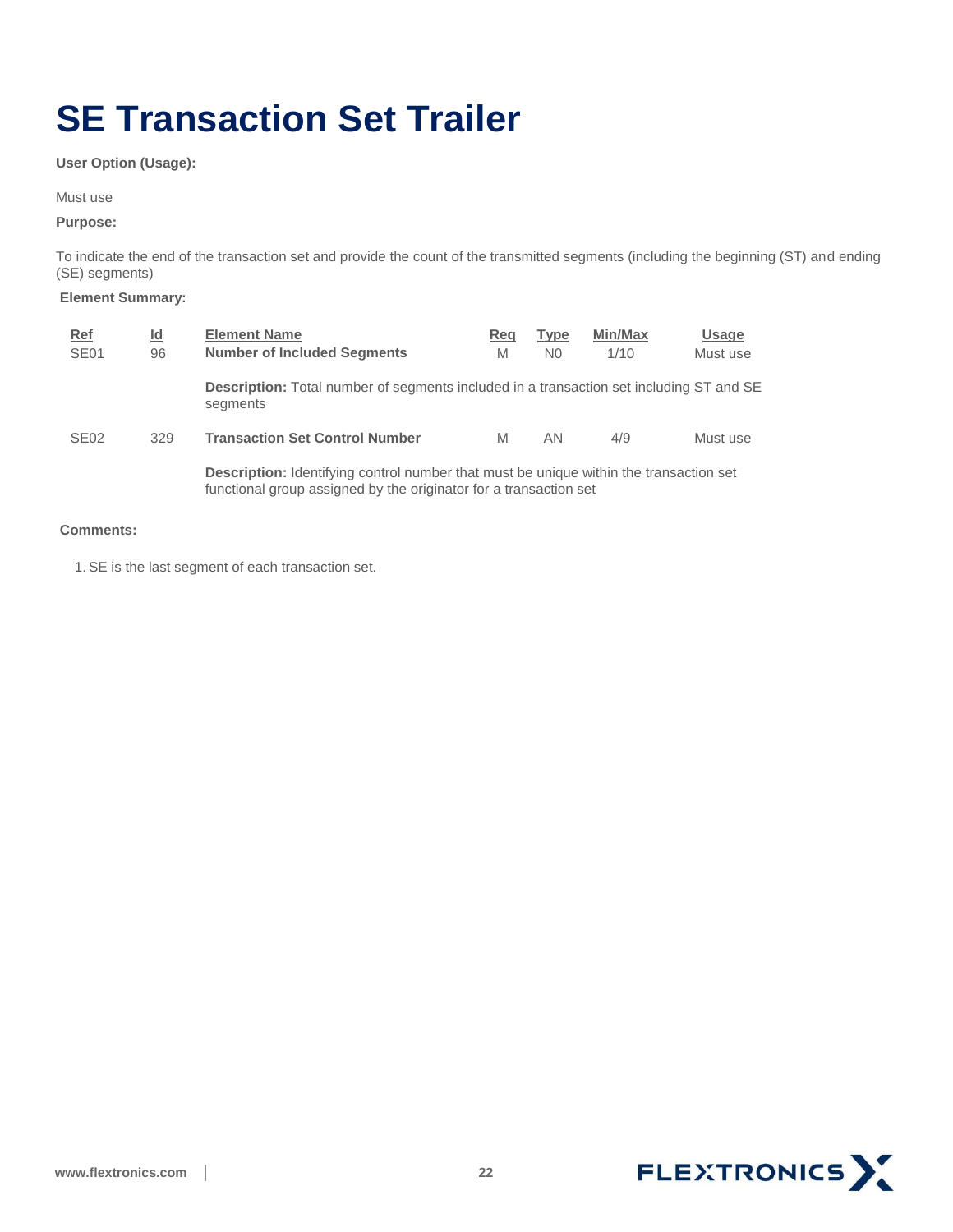# <span id="page-23-0"></span>**GE Functional Group Trailer**

**User Option (Usage):**

Must use

**Purpose:** 

To indicate the end of a functional group and to provide control information

#### **Element Summary:**

| Ref              | Id | <b>Element Name</b>                                                                                                                                                                 | Reg | <b>Type</b>    | Min/Max | <b>Usage</b> |  |  |
|------------------|----|-------------------------------------------------------------------------------------------------------------------------------------------------------------------------------------|-----|----------------|---------|--------------|--|--|
| GE01             | 97 | <b>Number of Transaction Sets Included</b>                                                                                                                                          | M   | N <sub>0</sub> | 1/6     | Must use     |  |  |
|                  |    | <b>Description:</b> Total number of transaction sets included in the functional group or<br>interchange (transmission) group terminated by the trailer containing this data element |     |                |         |              |  |  |
| GE <sub>02</sub> | 28 | <b>Group Control Number</b>                                                                                                                                                         | M   | N <sub>0</sub> | 1/9     | Must use     |  |  |
|                  |    | <b>Description:</b> Assigned number originated and maintained by the sender                                                                                                         |     |                |         |              |  |  |

#### **Semantics:**

1. The data interchange control number GE02 in this trailer must be identical to the same data element in the associated functional group header, GS06.

#### **Comments:**

1. The use of identical data interchange control numbers in the associated functional group header and trailer is designed to maximize functional group integrity. The control number is the same as that used in the corresponding header.